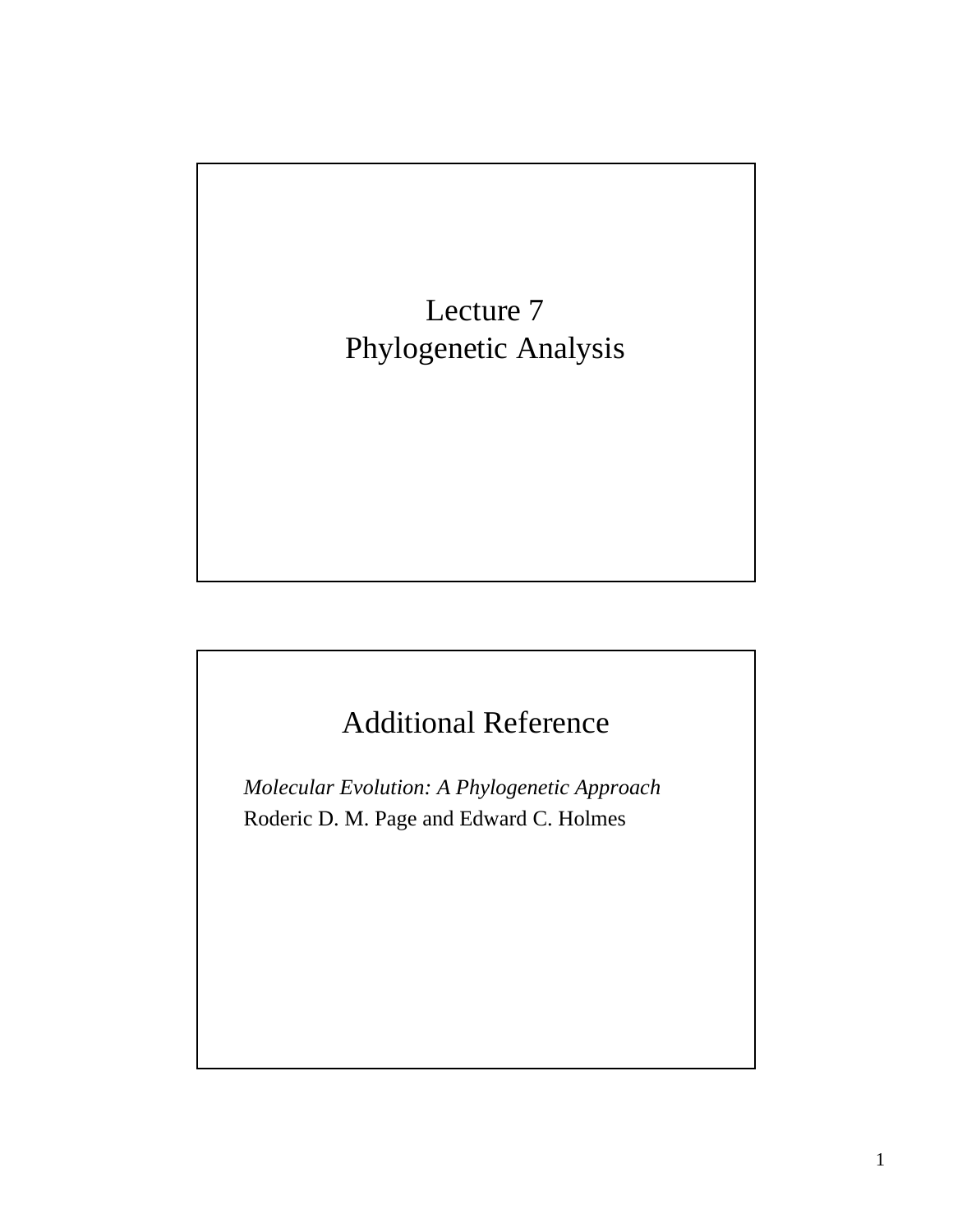### Uses of Phylogentic Analysis

- Evolutionary trees
- Multiple sequence alignment

## Evolutionary Problems

- i) The fossil record suggests that modern man diverged from apes about 5-6 million years ago. Modern Homo sapiens emerged between 100,000-60,000 years ago
- ii) DNA and sequence alignment by Paabo support this.
- iii) Work based on mitochondrial DNA by Wilson et al suggest the modern man emerged only 200,000 years ago with the divergence into different races 50,000 years ago
	- 1. mitochondrial DNA circular
	- 2. maternal inheritance
	- 3. 10x faster mutation rate than nuclear DNA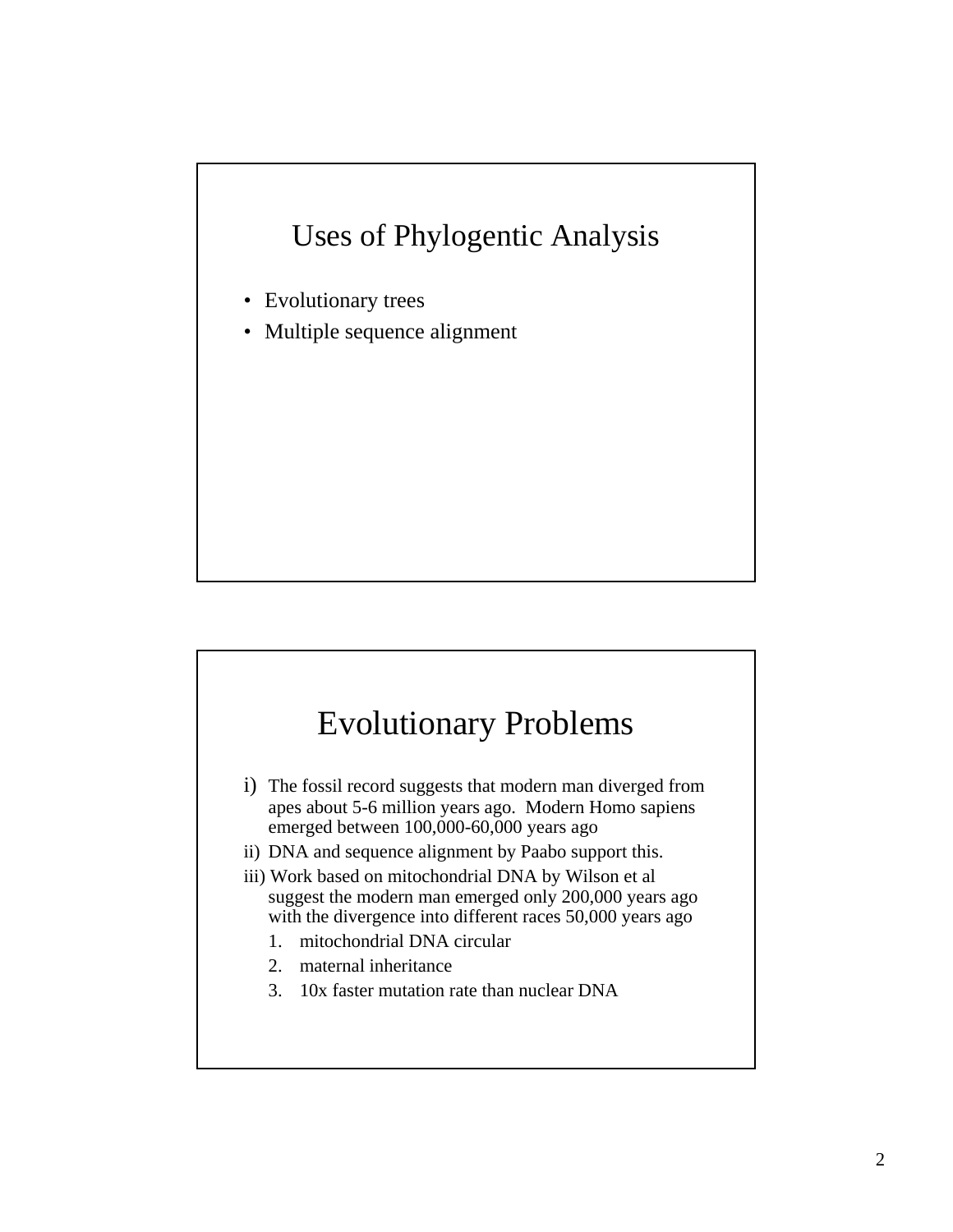

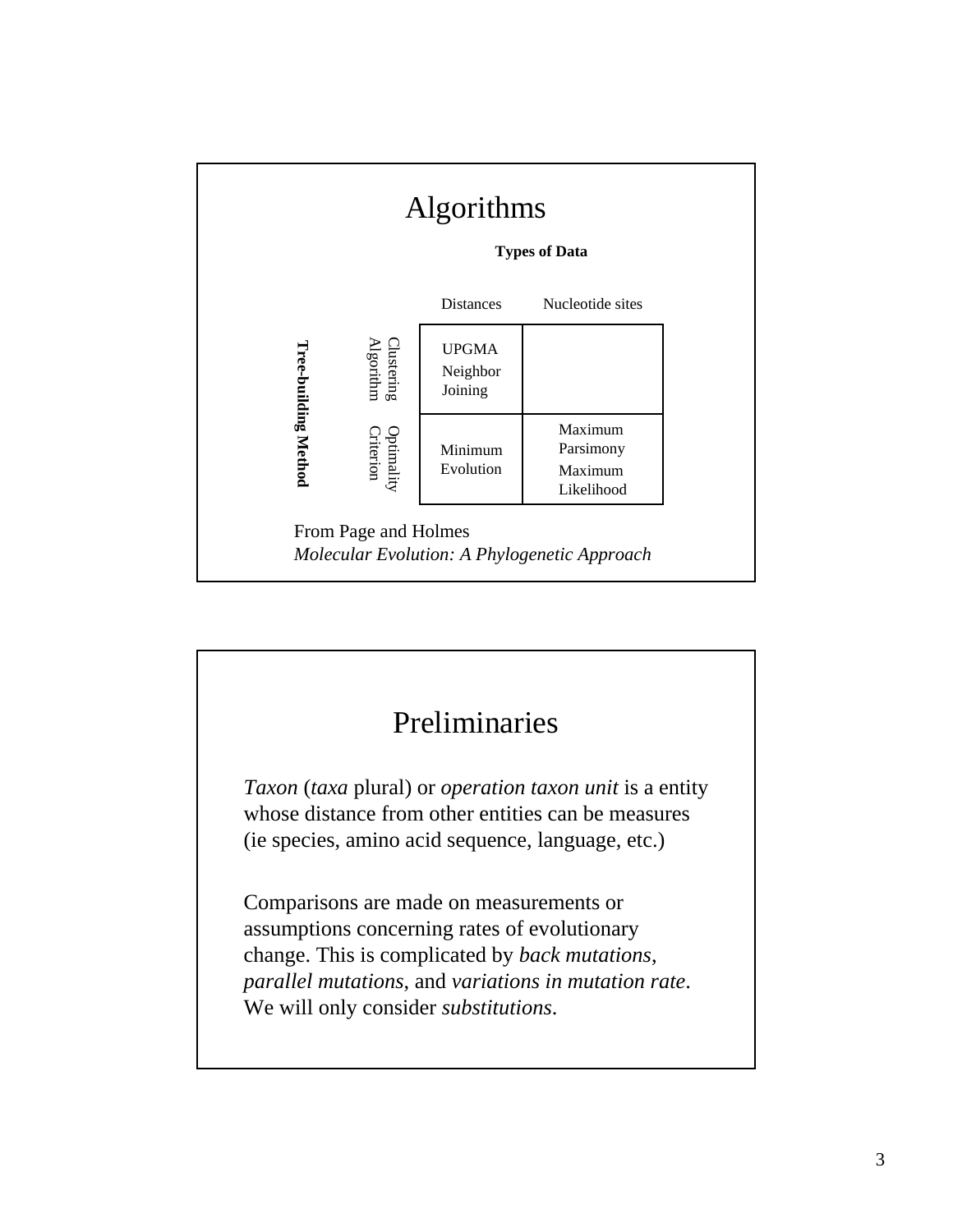

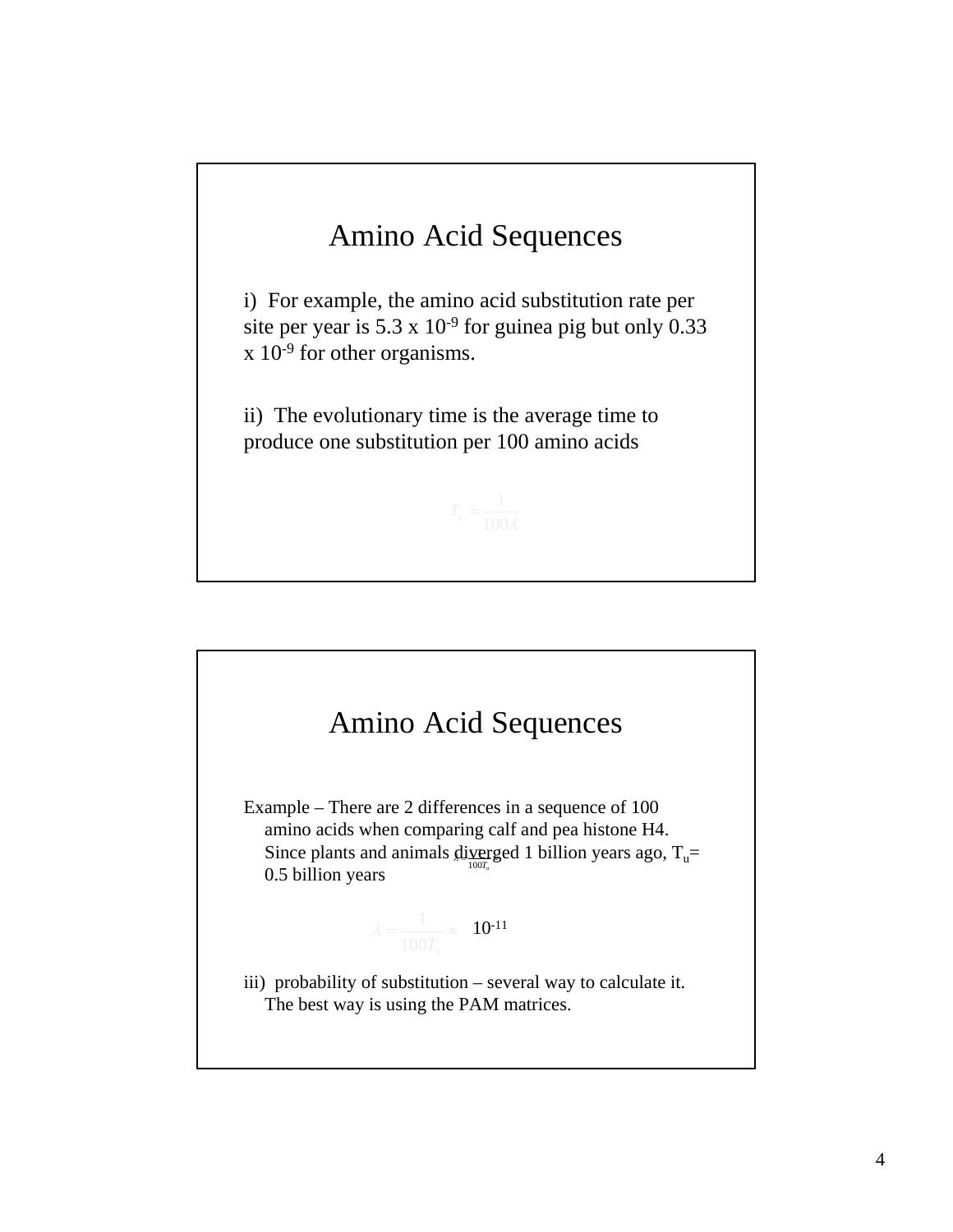### Nucleotide Sequences

- i) Different from amino acid sequences due to redundancy in the genetic code (ie several codons can code for a particular amino acid.
- ii) Most substitutions in the  $3<sup>rd</sup>$  position are synonomous  $(UC^*$  is the RNA coding for serine – the corresponding DNA would be AG\*). Since evolution should depend on function and this is conferred by the amino acid sequence, it has been suggested that the "molecular clock" should be based on the substitution rate in the third position of the codon. In fact, in the fibrinopeptides, this is as high as the amino acid substitution rate.

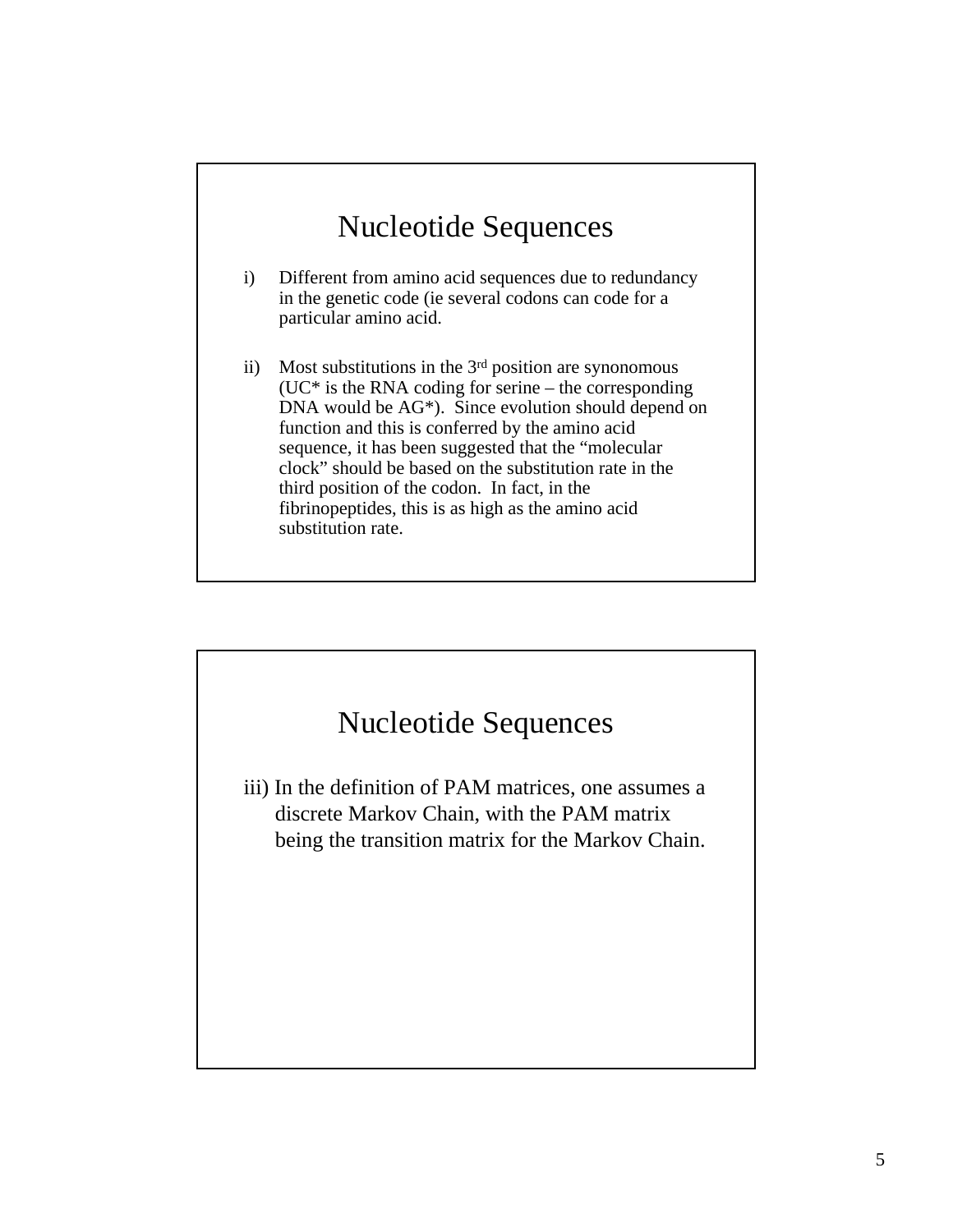### Markov Chains

Assume that we have a process that has discrete observable states  $x_1, x_2, \ldots$ . When we monitor this over time we get a sequence of the states occupied  $q_1, q_2, \ldots$  where  $q_i = \text{any of } x_1, x_2, \ldots$ 

This sequence is a Markov Chain. Note that while there can be an infinite number of states, the Markov chain has a countable number of elements.

### Markov Chains

Another property of a Markov process is that "history does not matter". This means that the state assumed at time t+1 depends on the state assumed on t (not on any other previous state). This is called the Markov property. Let X  $= \{X_n, n = 1, 2, ...\}$  be a discrete time random process with state space S whose elements are  $s_1, s_2, \ldots$  X is a Markov chain if for any n 0, the probability that  $X_{n+1}$  takes on any value  $s_k$  S is conditional on the value of  $\widetilde{X}_n$  but does not depend on the values of  $X_{n-1}$ ,  $X_{n-2}$ , ... The one-time-step transition probabilities

$$
p_{jk}(n) = Pr{X_n = s_k | X_{n-1} = s_j}
$$
 j,k=1,2,... n = 1,2,...

Since  $X_0$  is a random variable called the initial condition,

 $p_j(0) = Pr{X_0 = s_j}$  j=1,2,...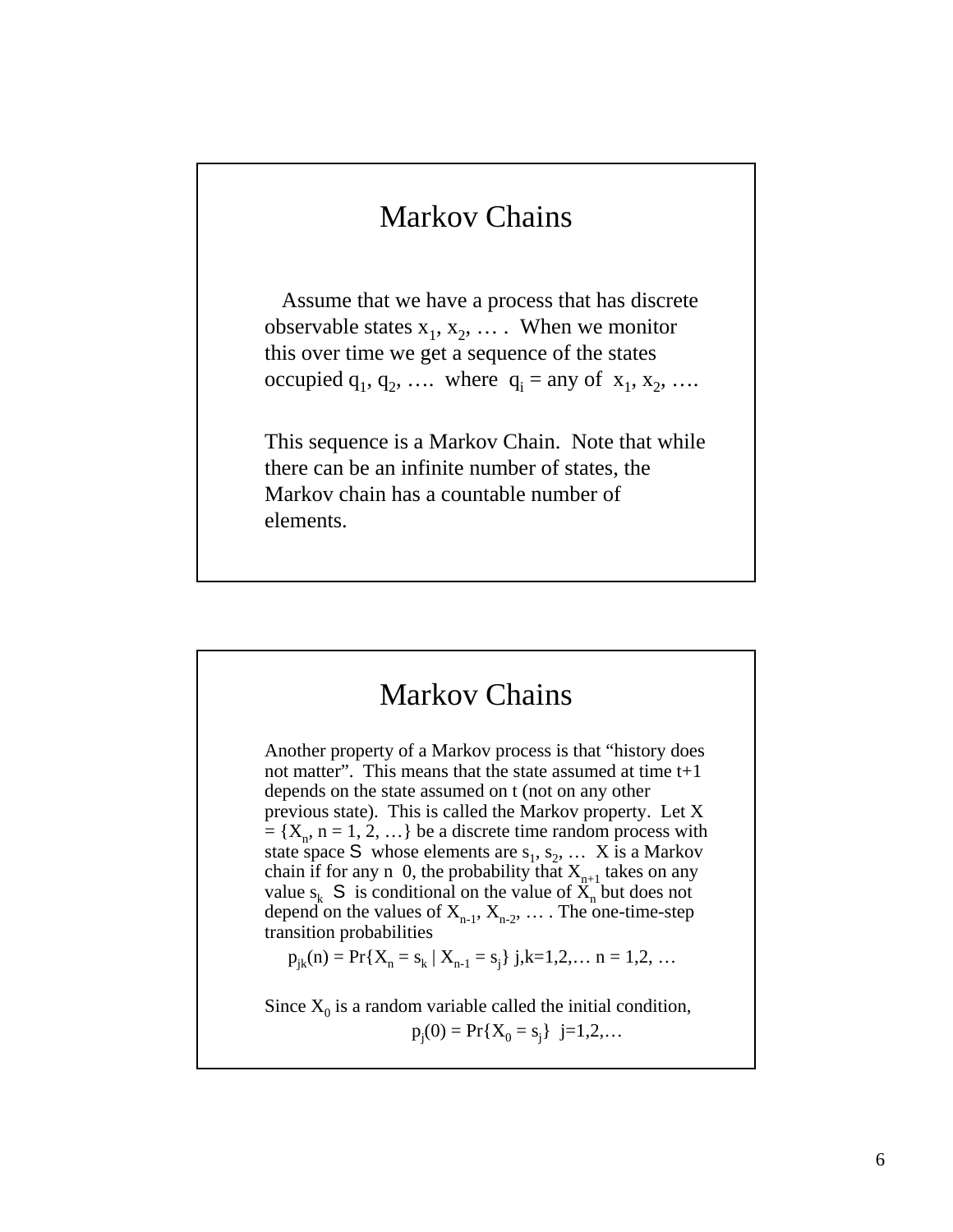## Markov Chains

•Transition matrix – put the  $p_{ik}$  into a matrix P.

•A sequence of amino acids can be thought of as a Markov chain.

•Stationary Markov process – the probabilities  $p_{ik}(n)$  do not depend on n, that is they are constant. Another way of saying this is an initial distribution  $\pi$  is said to be **stationary** if  $\pi P(t)=\pi$ .

•Irreducible – every state can be reached from every other state

### Application of Markov processes to evolutionary models

- i) The PAM matrix has its substitution probabilities determined from closely related amino acid sequences, it assumes that the substitutions have occurred through one application of the transition matrix (i.e. no multiple substitutions and a given site) and assumes that evolutionary distance results from repeated application of the same PAM matrix.
- ii) A better evolutionary model is needed. (text p 140-144) This requires the use of a continuous Markov process rather than a discrete Markov chain. This still has the Markov property.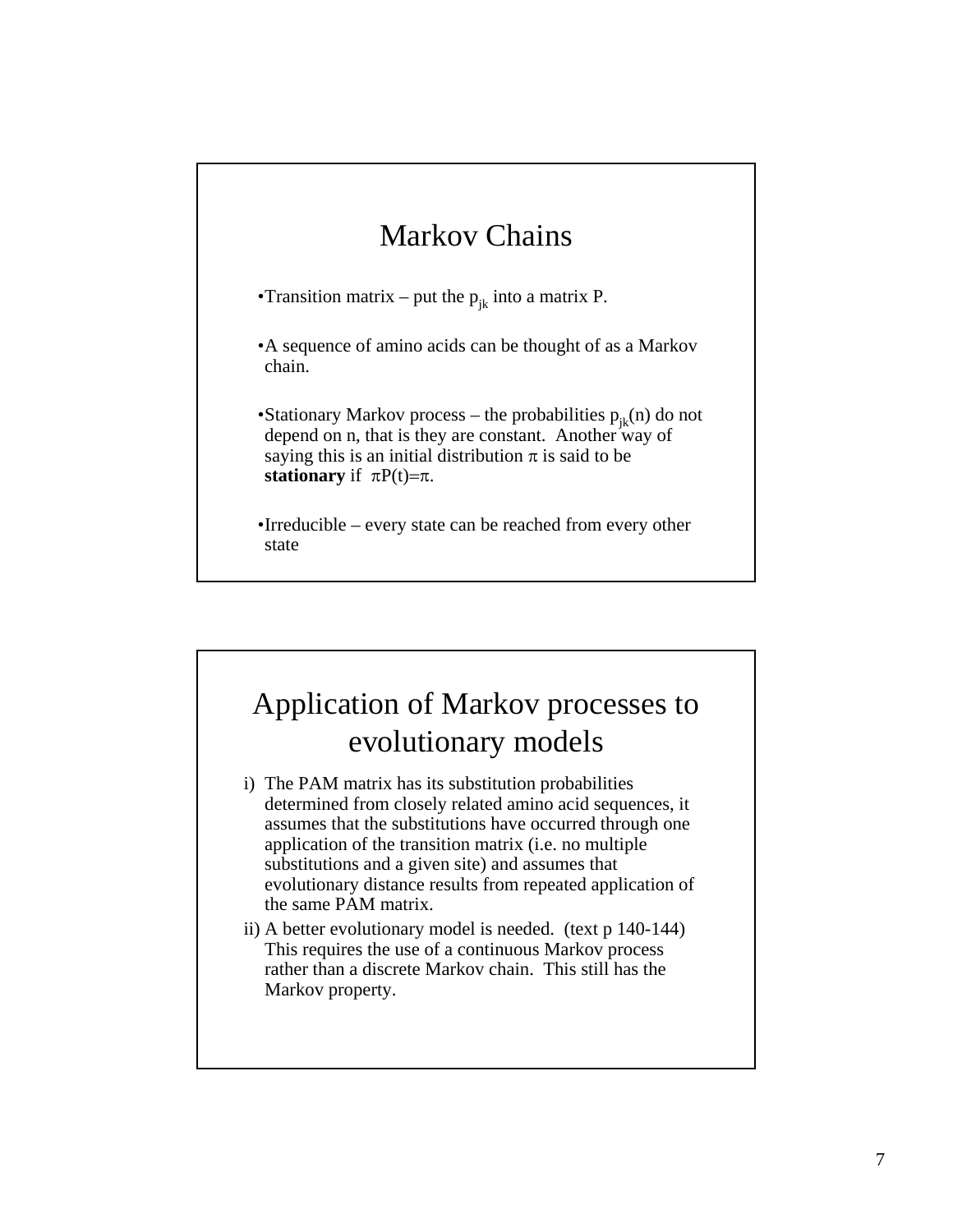## Application of Markov processes to evolutionary models

A time homogenous Markov process for the stochastic function X(t) consists of a set of states  $Q = \{1, 2, \ldots, n\}$ , a set of initial state distributions  $\pi = (\pi_1, \ldots, \pi_n)$ , and transition probability functions

$$
\mathbf{P}(t)\!\!=\!\!\left(\begin{array}{c} \mathbf{p}_{1,n}(t)\ldots\mathbf{p}_{1,n}(t) \\ \vdots \\ \mathbf{p}_{n,1}(t)\ldots\mathbf{p}_{n,n}(t) \end{array}\right)
$$

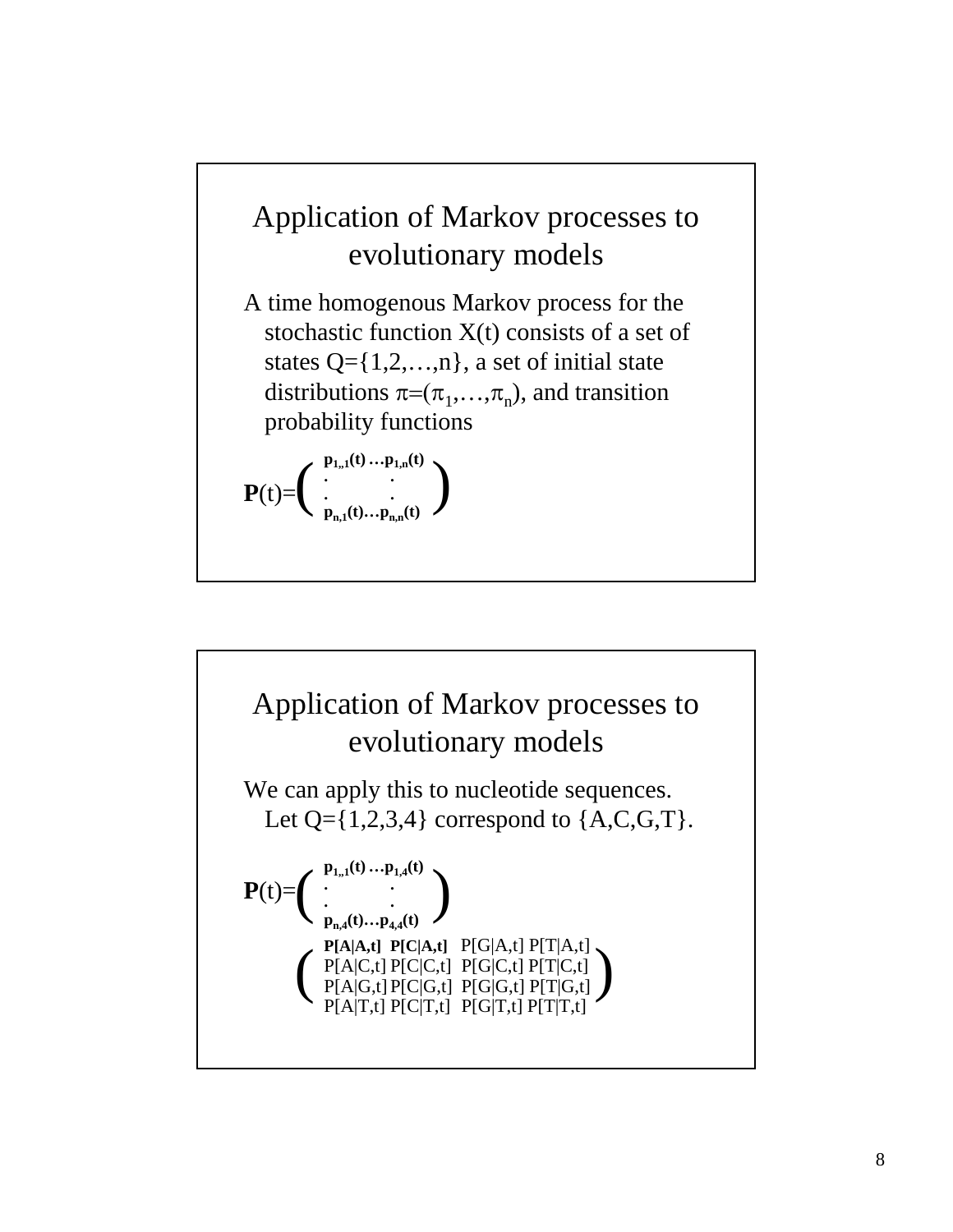

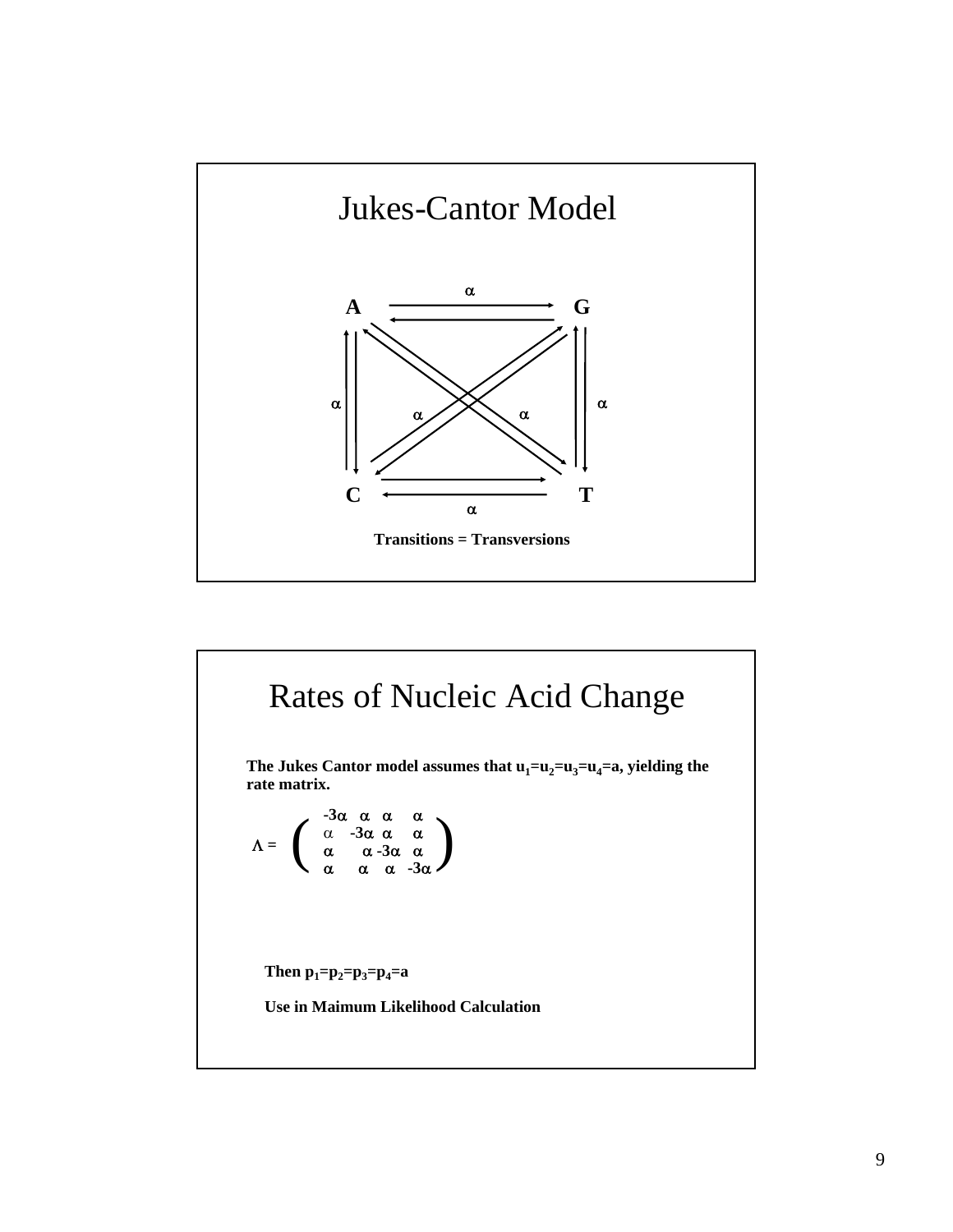

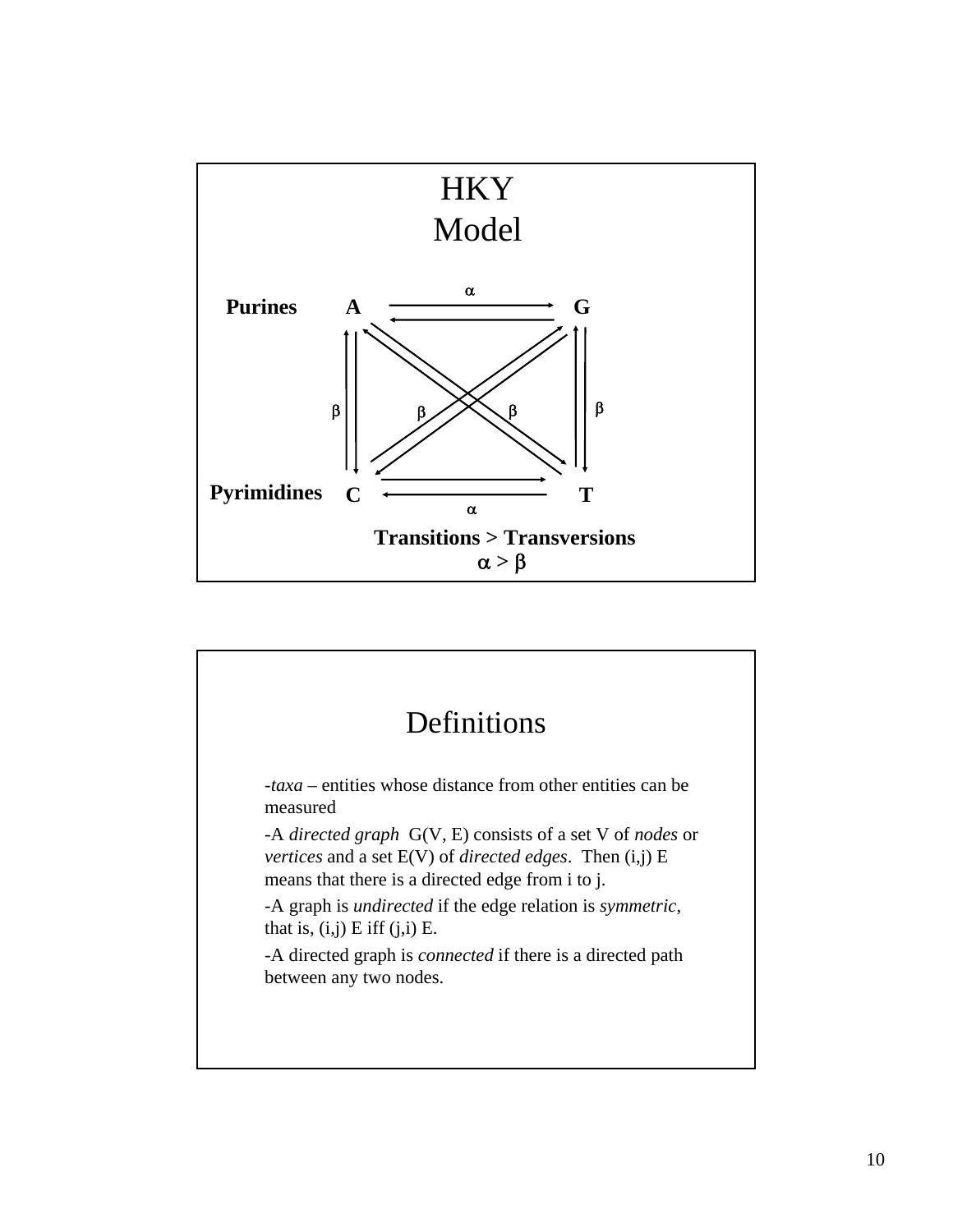## Definitions

-A directed graph is *acyclic* if it does not contain a cycle. (i.e.  $(i,j)$ ,  $(j,k)$ , and  $(k,i)$  all belong to E. -A *tree* is a undirected, connected, acyclic graph*.* -A *rooted tree* has a starting node called a *root*.

-The *parent node* is immediately before a node on the path from the root.

-The *child node* is a node that is follows a node.

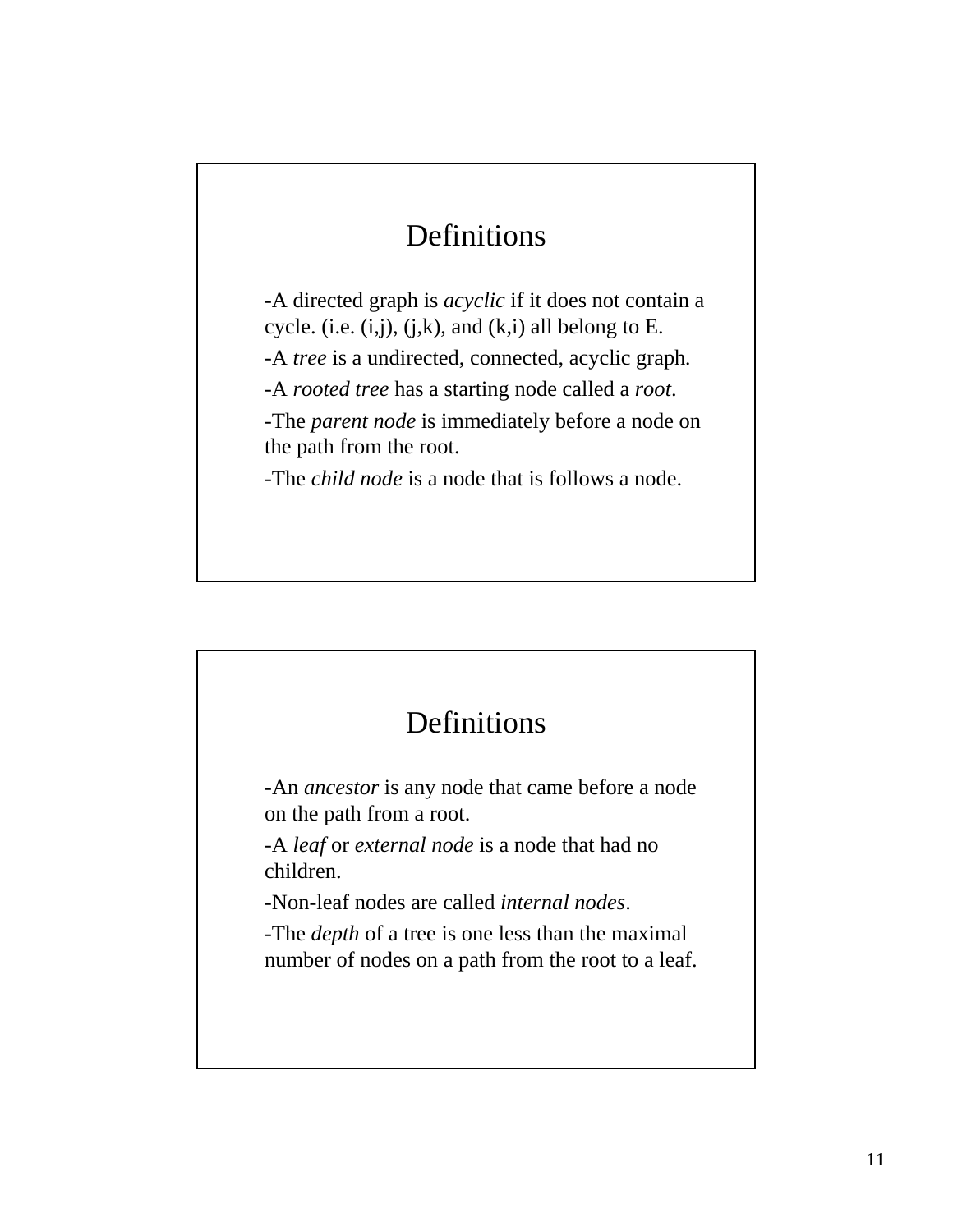## Definitions

-An *ordered tree* is a tree where the children of internal nodes are numbered.

-A *binary tree* is a tree where each node has at most two children. Otherwise it is *multifurcating*.

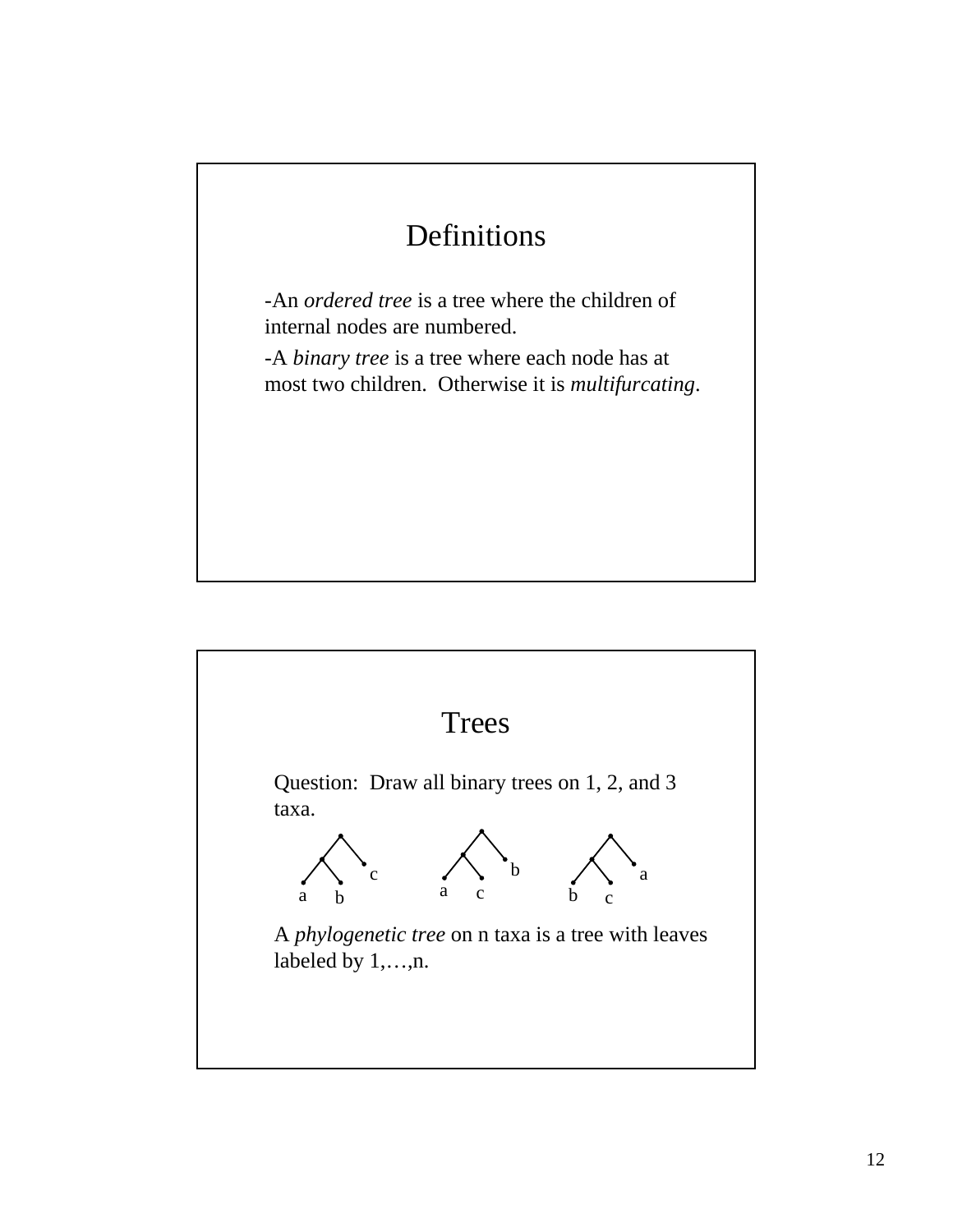## How do you tell if two trees are the same?

If you can convert one tree into another without breaking any branches they are topologically equivalent.

## Phylogenetic Trees

*Phylogenetic trees* or *evolutionary trees* are *binary* trees that describe the "relations" between species.

Trees consist of *nodes* or *vertices* and *taxa* or *leaves.*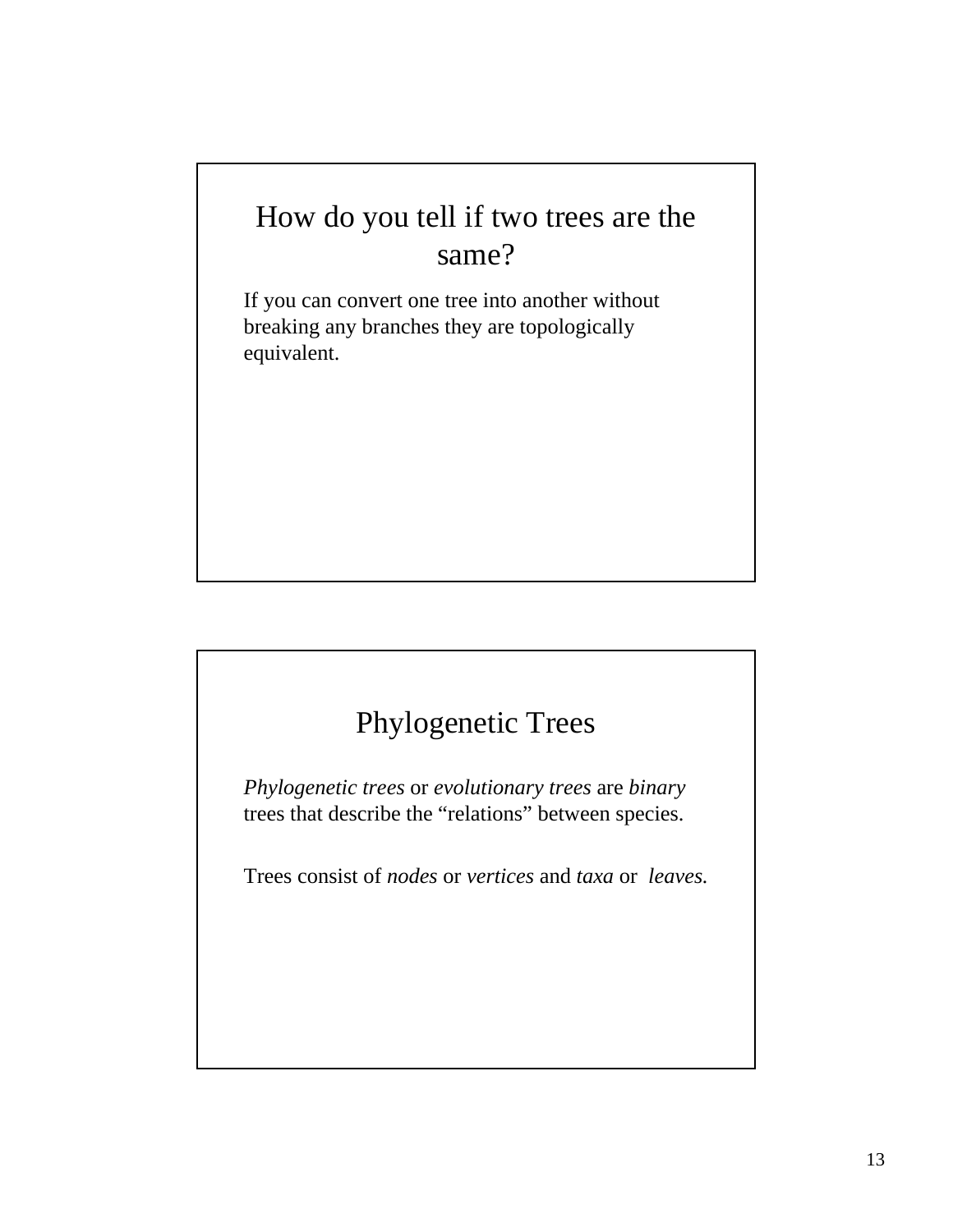## Phylogenetic Trees

To understand the data, we must understand some of the methods behind phylogenetic trees or evolutionary trees

- i) Clustering methods
- ii) Maximum likelihood methods
- iii) Quartet puzzling



• measuring evolutionary change on a tree

If the leaves of a tree each signify a sequence, the sum of the weights of the edges gives the evolutionary distance between the two sequences.

• molecular phylogenetics

Convert information in sequences into an evolutionary tree for those sequences.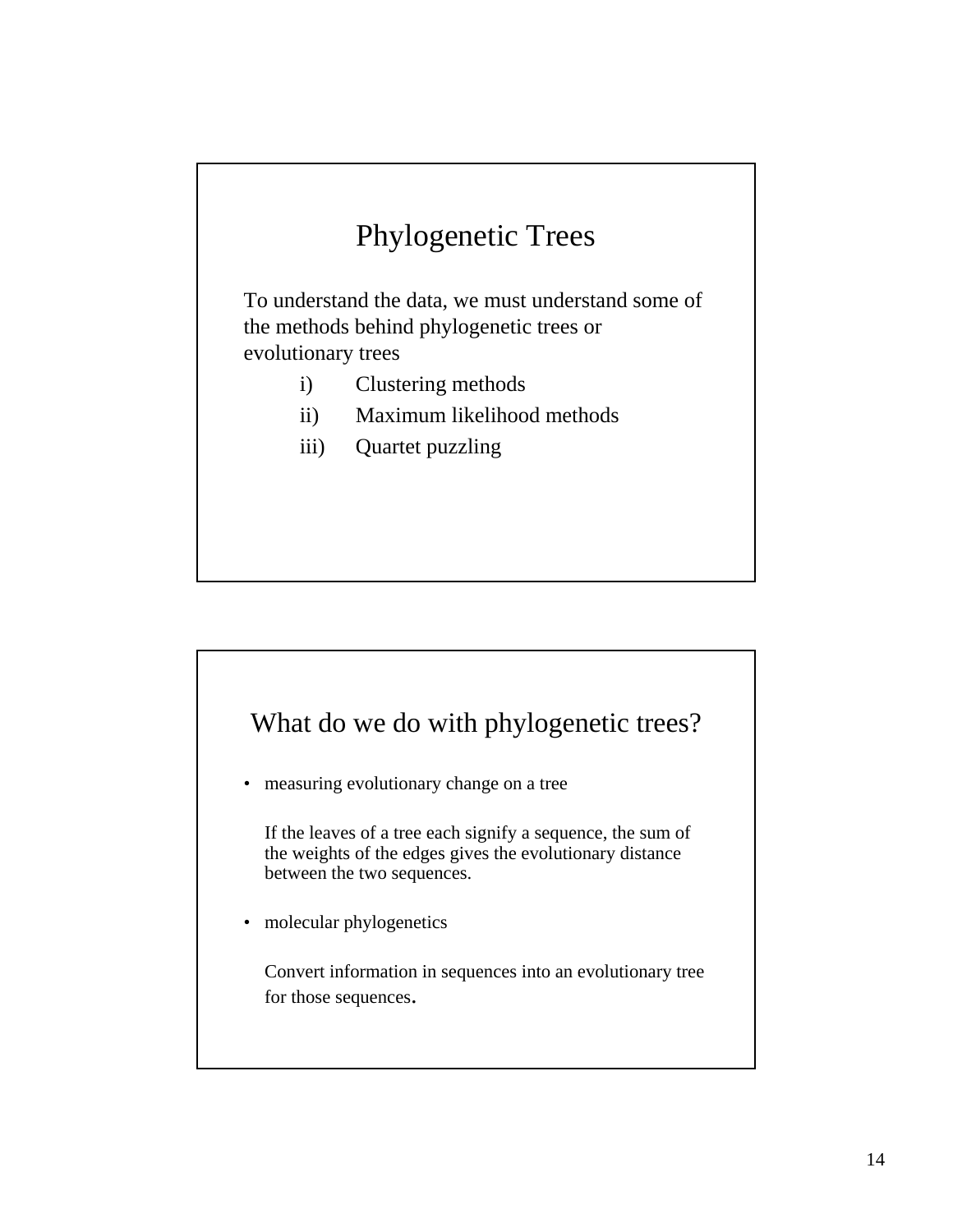### Cluster methods vs. search methods

There are two basic methods for constructing trees.

*Cluster methods* use an algorithm (set of steps) to generate a tree. These methods are very easy to implement and hence can be computationally efficient. They also typically produce a single tree. A big disadvantage to this method is that it depends upon the order in which we add sequences to the tree. Hence, there could be a different tree that explains the data just as well.

*Search method*s use some sort of optimality criteria to choose among the set of all possible trees. The *optimality criteria* gives each tree a score that is based on the comparison of the tree to data. The advantage of search methods is that they use an explicit function relating the trees to the data (for example, a model of how the sequences evolve). The disadvantage is that they are computationally very expensive (NP complete problem).

### How do we compare different tree methods?

- Efficiency How fast is the method?
- power –How much data does the method require?
- $\cos$  is consistency Will the tree converge on the right answer give enough data?
- robustness Will minor violations of the method's assumptions result in poor estimates of phylogeny?
- falsifiability Will the method tell us when its assumptions are violated?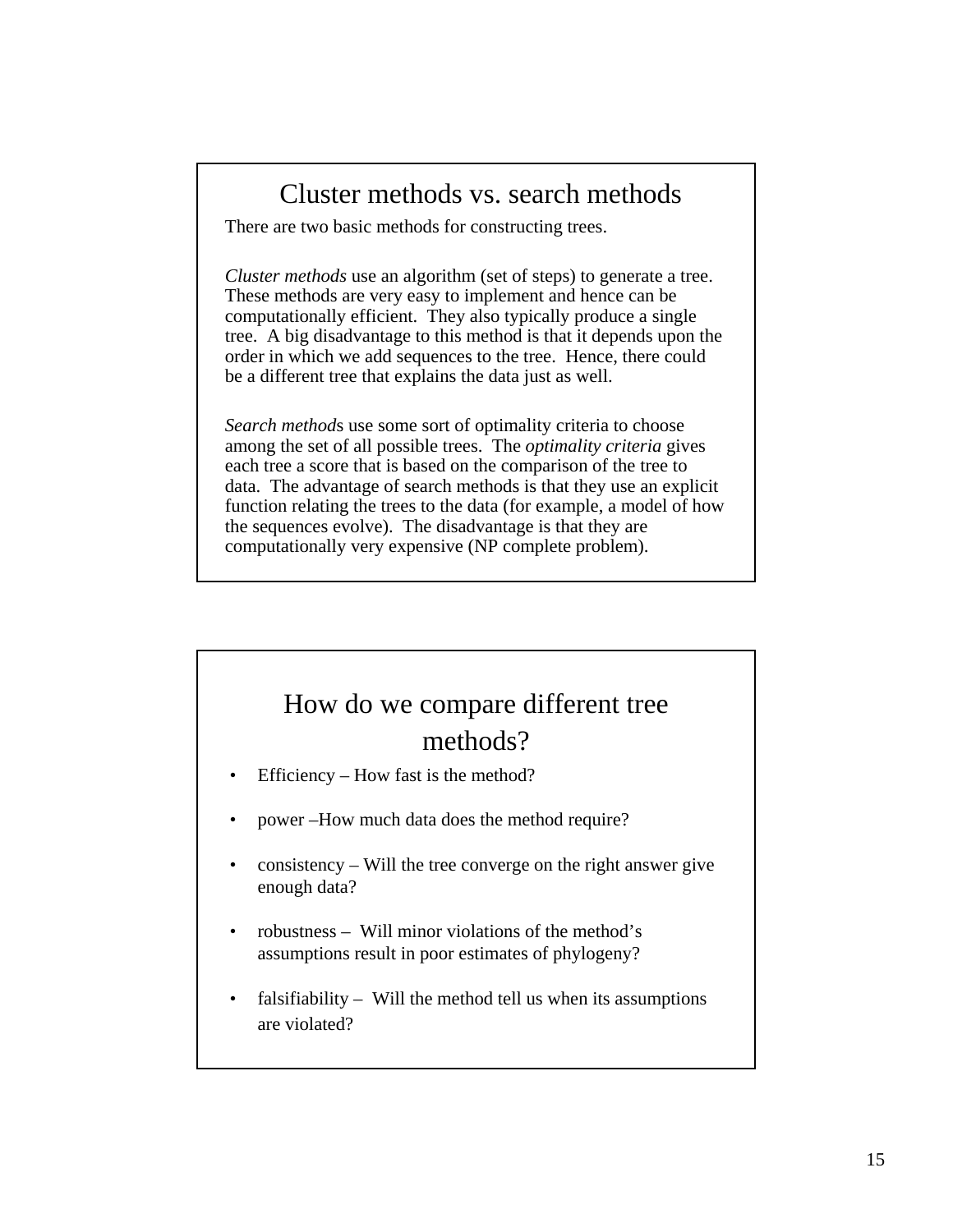### How do assign weights for the edges of our trees?

- *Distance methods* first convert aligned sequences into a pairwise distance matrix then input that matrix into a tree building method. The major objections to distance methods are that summarizing a set of sequences by distance data loses information and branch lengths estimated by some distance methods might not be evolutionarily determinable.
- *Discrete methods* consider each nucleotide site (of some function of each site) directly.

#### Distance Methods •Two distance methods are **neighbor joining** and **minimum evolution.**  • *Minimum evolution* finds the tree that minimizes the sum of the branch lengths where the lengths are calculated from the pairwise distances between the sequences. Linear programming or least squares methods can be used to do this. •*Neighbor joining* is a clustering method that is computationally fast and gives a unique result. This can use something like the *four-point condition* and clusters the

closest elements.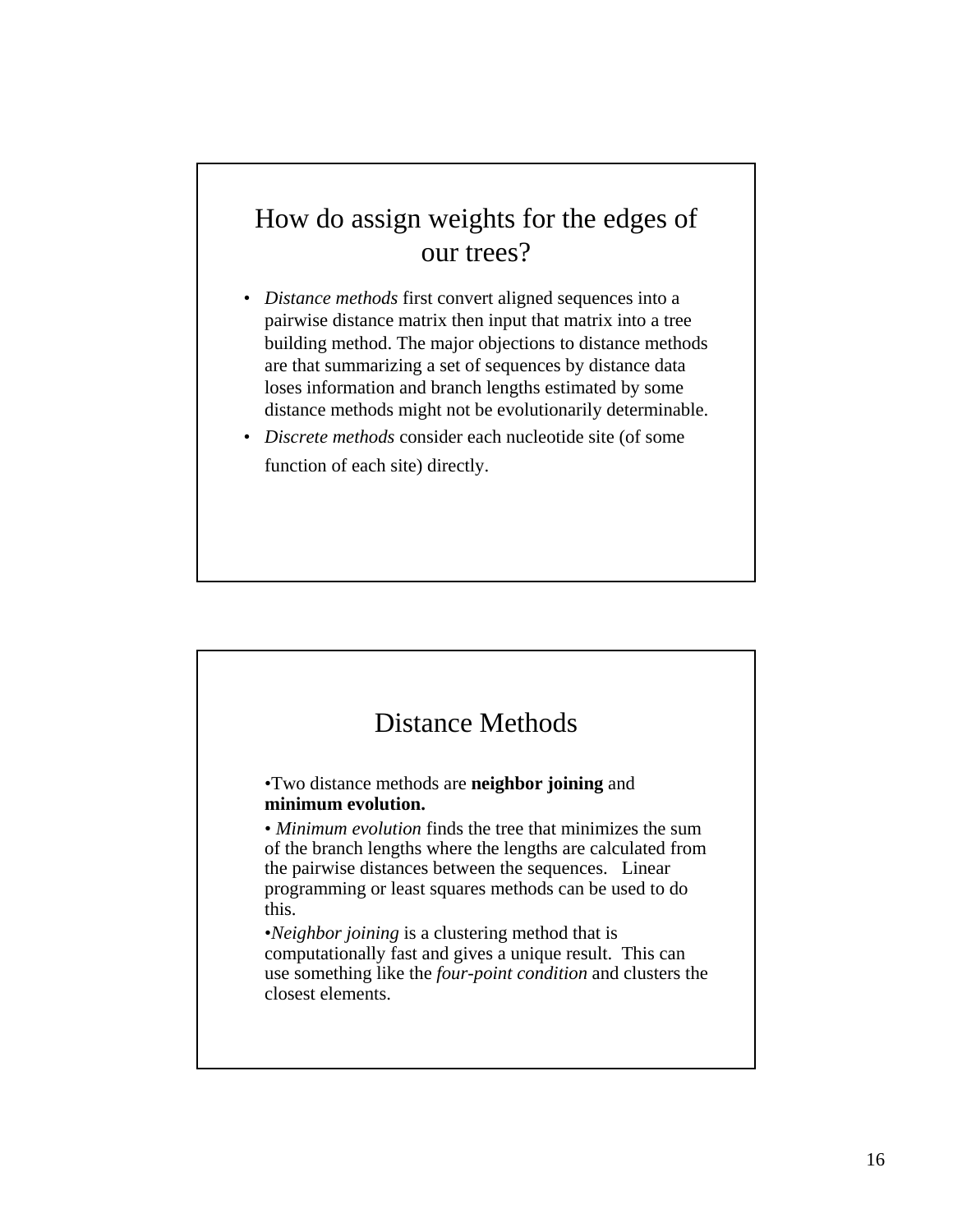### Discrete Methods

The two major discrete methods are **maximum parsimony**  and **maximum likelihood**. Both these are search methods.

i) With *maximum parsimony* we try to reconstruct the evolution at a particular site with the fewest possible evolutionary changes. The **advantages** of parsimony are that it makes relatively few assumptions about the evolutionary process, it has been studied extensively mathematically, and some very powerful software implementations are available. The major **disadvantage** to using parsimony is that under some models of evolution, it is inconsistent , that is if more data is added the wrong result might occur.

### Discrete Methods

ii) The *maximum likelihood approach* looks for the tree that makes the data the most probable evolutionary outcome. This approach requires a explicit model of evolution which is both a strength and weakness because the results depend on the model used. This method can also be very computationally expensive.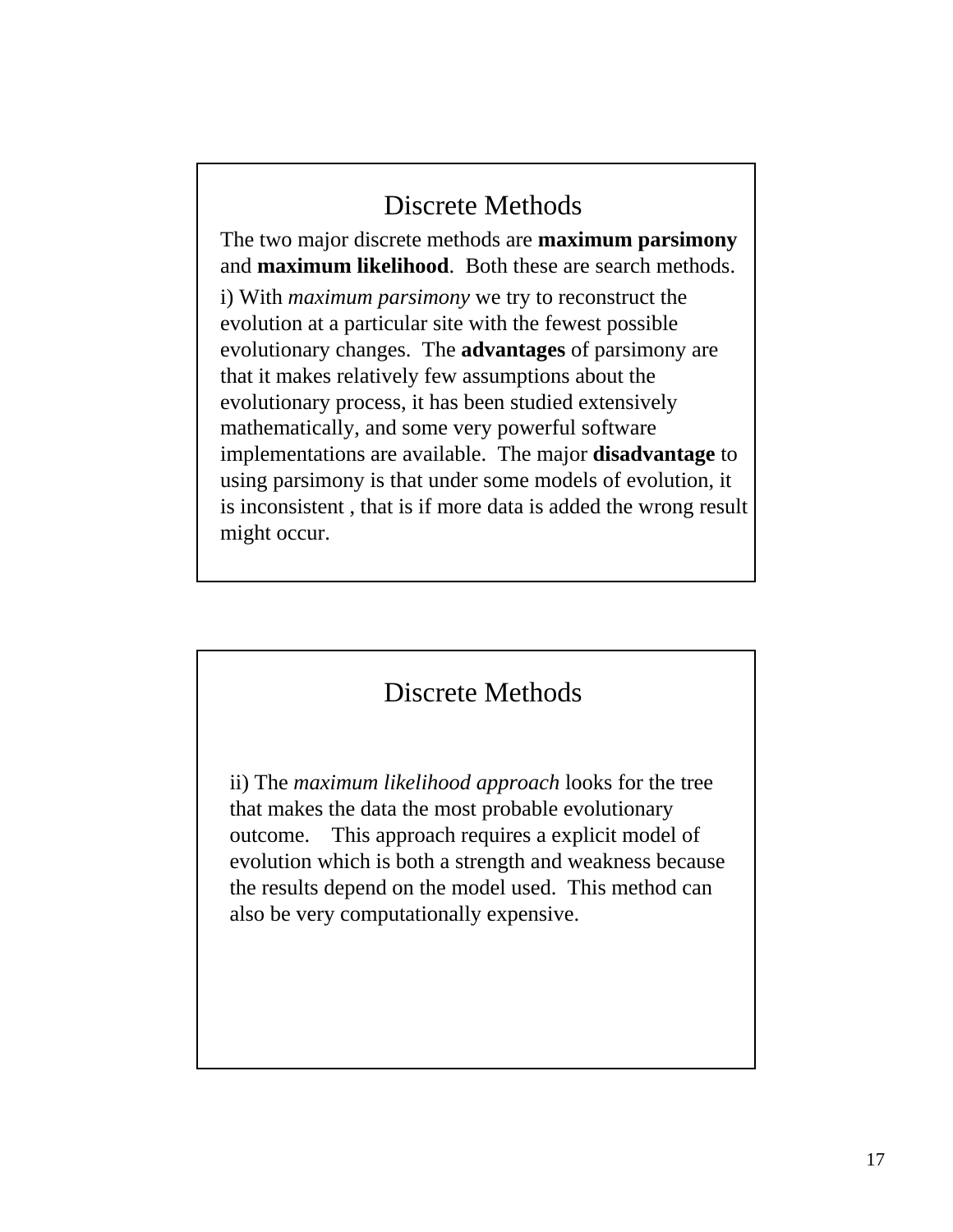### Types of metrics

For the *four point condition* or *additive metric,* given the leaves i, j, k, and l

 $d(i,j) + d(k,l) \leq d(i,k) + d(j,l) = d(i,l) + d(j,k)$ 

For an ultrametric metric the *ultrametric* or *3-point condition* holds

That is given the leaves i, j, and k

 $d(i,j) \leq d(i,k) = d(j,k)$ 

# Ultrametric trees

- Clustering methods attempt to repeated cluster the data by grouping the closest elements together. They are used for phylogeny and gene expression microarray analysis.
- The *pair group method* (PGM) is a technique where the pairs are repeatedly amalgamated.
- The *unweighted paired group method with arithmetic mean* (UPGMA) is used to cluster molecular data where sequence alignment distance between sequences has been determined in a distance matrix.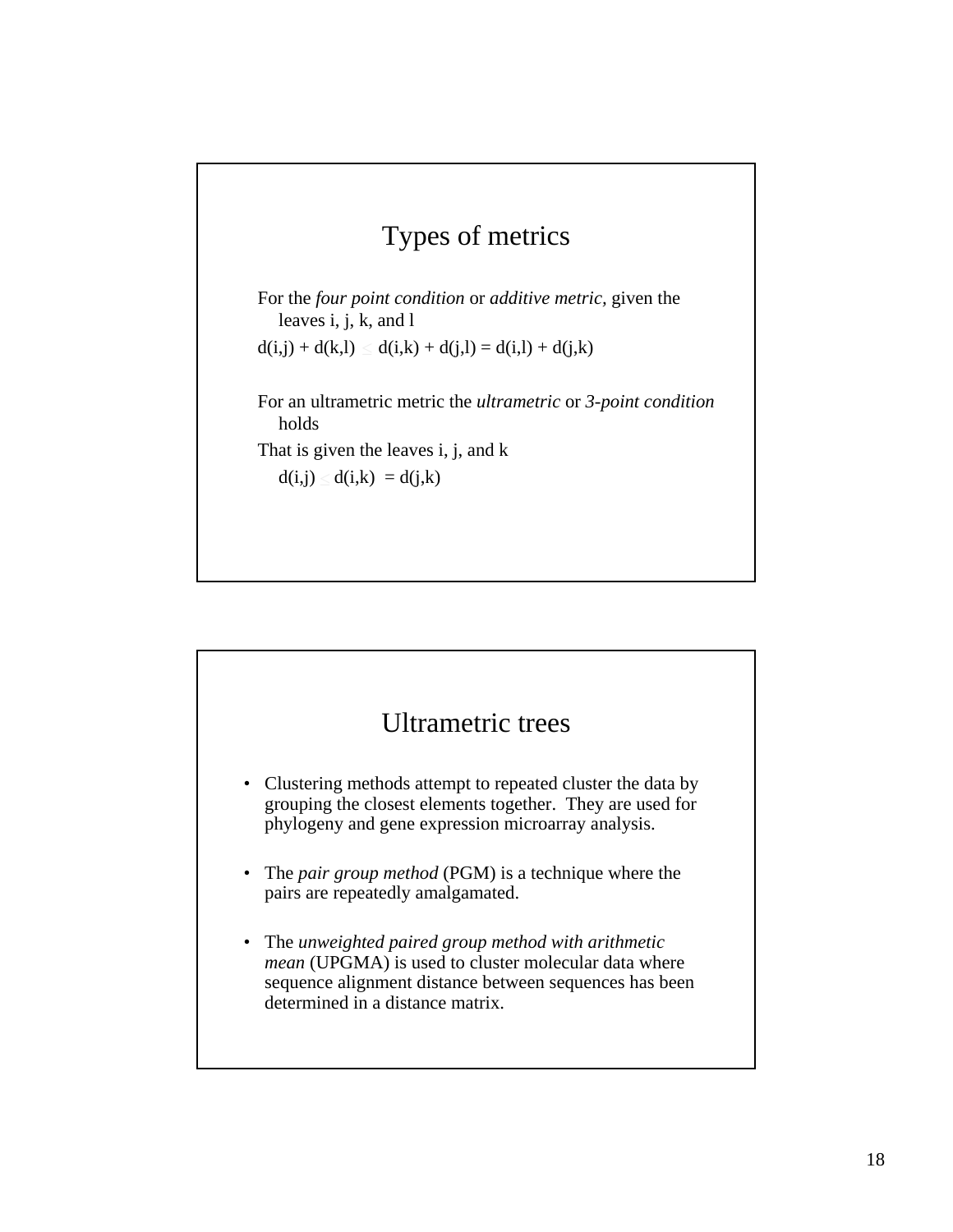

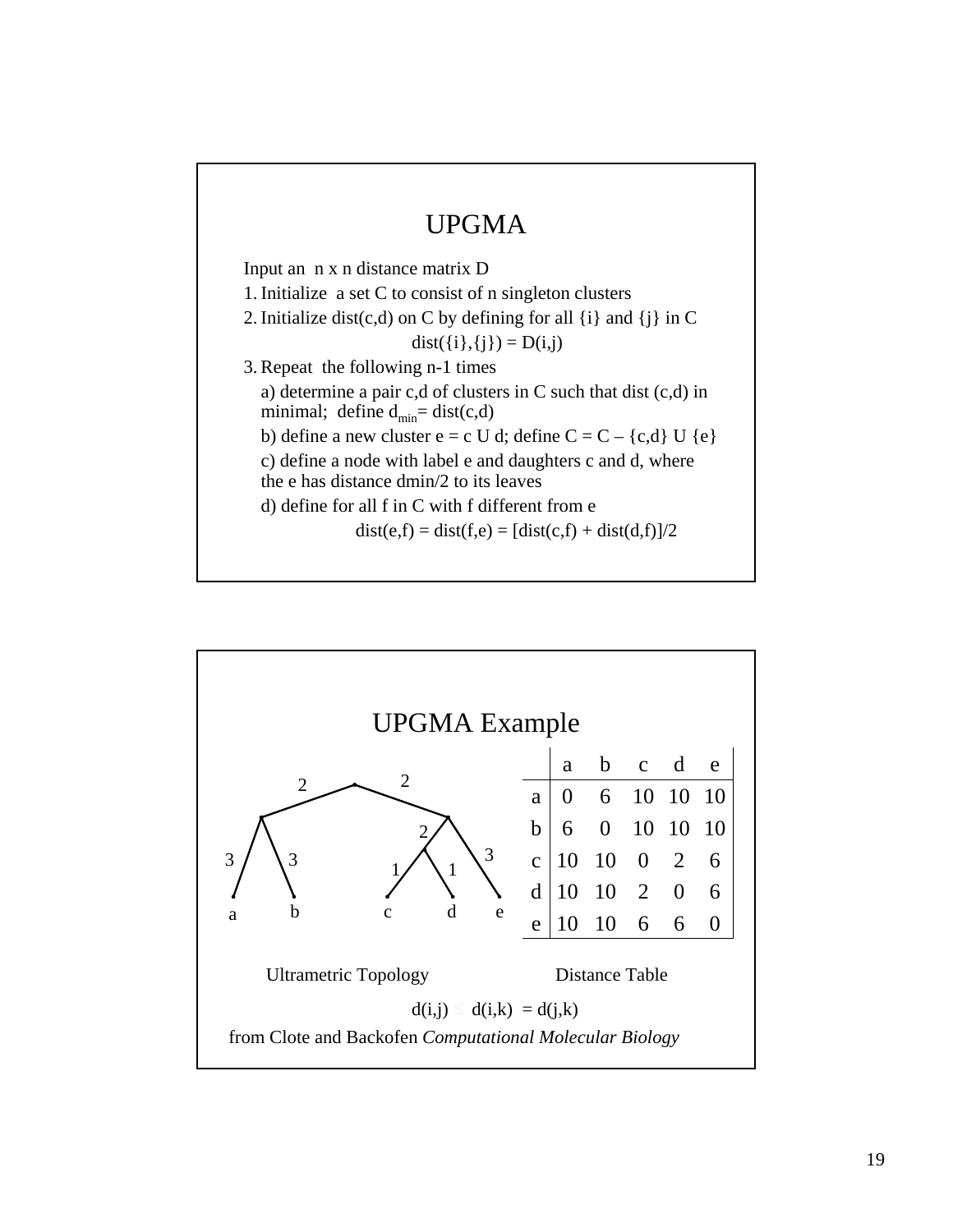| Given the distance table<br>b<br>d<br>$\mathbf{C}$<br>a<br>e<br>6<br>$\overline{10}$<br>10<br>10<br>$\mathbf{0}$<br>a<br>b<br>$\Omega$<br>6<br>10<br>10<br>10<br>$\Omega$<br>2<br>10<br>10<br>6<br>$\mathbf{C}$<br>$10 \quad 2$<br>d<br>10<br>6<br>$\theta$<br>10<br>6<br>6<br>10<br>0<br>e | UPGMA Example<br>1. We have five singleton clusters<br>$\{a\}, \{b\}, \{c\}, \{d\}, \text{and } \{e\}$<br>from the set $C = \{a,b,c,d,e\}$<br>Get the distances from the<br>2.<br>distance table (left)<br>a) Find the closest two clusters,<br>3.<br>namely, clusters $\{c\}$ and $\{d\}$<br>with $d_{\min} = 2$<br>b) $f = \{c,d\}$ and $C = \{a,b,e,f\}$<br>c) f is the root for c and d<br>d) Define new distance table<br>Repeat 3 |
|---------------------------------------------------------------------------------------------------------------------------------------------------------------------------------------------------------------------------------------------------------------------------------------------|-----------------------------------------------------------------------------------------------------------------------------------------------------------------------------------------------------------------------------------------------------------------------------------------------------------------------------------------------------------------------------------------------------------------------------------------|
|---------------------------------------------------------------------------------------------------------------------------------------------------------------------------------------------------------------------------------------------------------------------------------------------|-----------------------------------------------------------------------------------------------------------------------------------------------------------------------------------------------------------------------------------------------------------------------------------------------------------------------------------------------------------------------------------------------------------------------------------------|

٦

|              | The old distance table |                    |            |       |          |             | The new distance table |             |       |          |  |  |
|--------------|------------------------|--------------------|------------|-------|----------|-------------|------------------------|-------------|-------|----------|--|--|
|              | a                      |                    | b c d      |       | e        |             | a                      |             | b e f |          |  |  |
| a            | $\overline{0}$         |                    | 6 10       | 10 10 |          | a           |                        | $0 \quad 6$ | 10    | 10       |  |  |
| $\mathbf b$  |                        | 6 0                | 10 10 10   |       |          | $\mathbf b$ |                        | 6 0 10      |       | 10       |  |  |
| $\mathbf{C}$ | 10                     | 10                 | $0\quad 2$ |       | 6        | e           | 10                     |             | 10 0  | 6        |  |  |
| d            | 10                     | $10\quad 2\quad 0$ |            |       | 6        | $\mathbf f$ | 10                     | 10          | 6     | $\Omega$ |  |  |
| e            | 10                     | $10 \t 6 \t 6$     |            |       | $\theta$ |             |                        |             |       |          |  |  |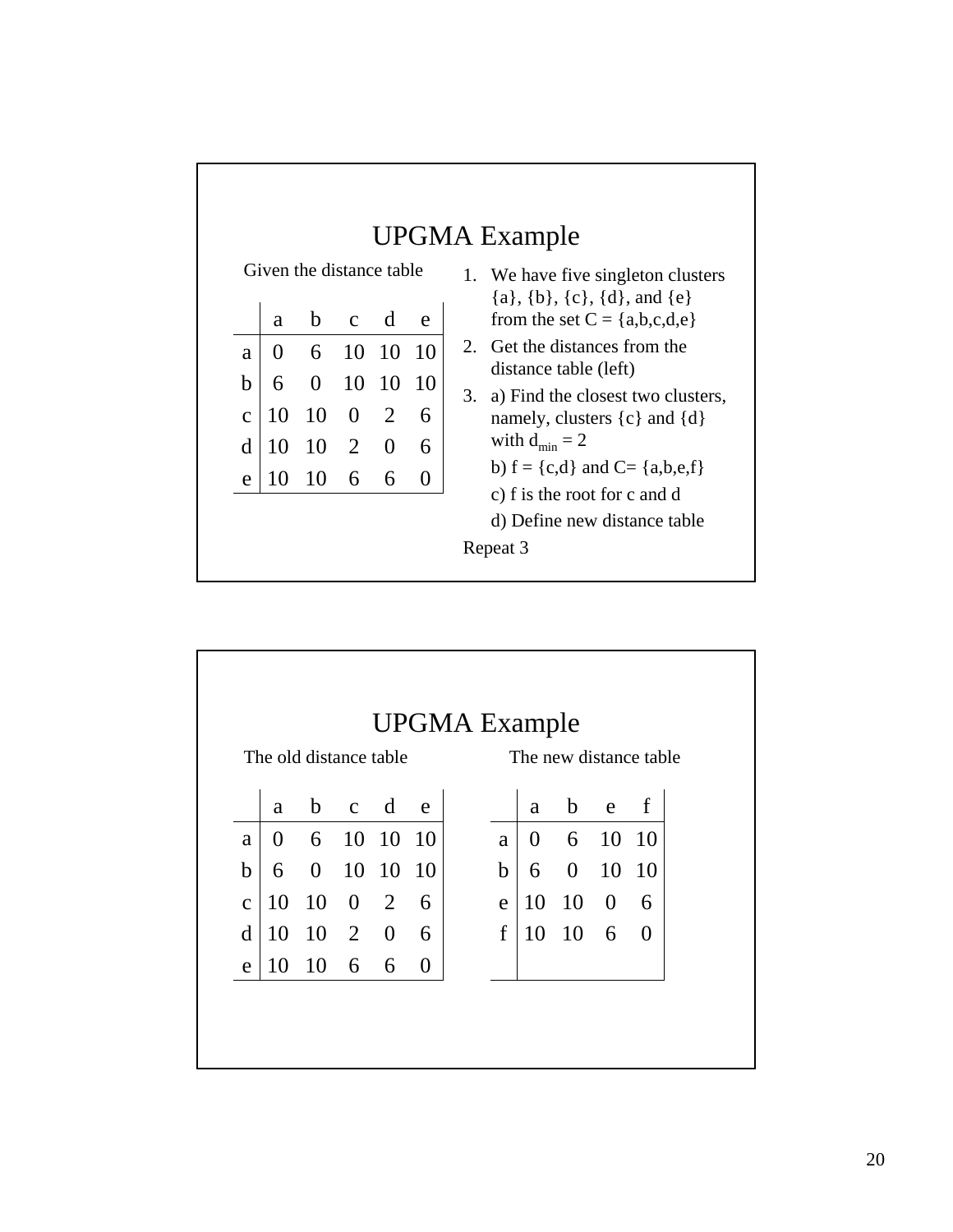

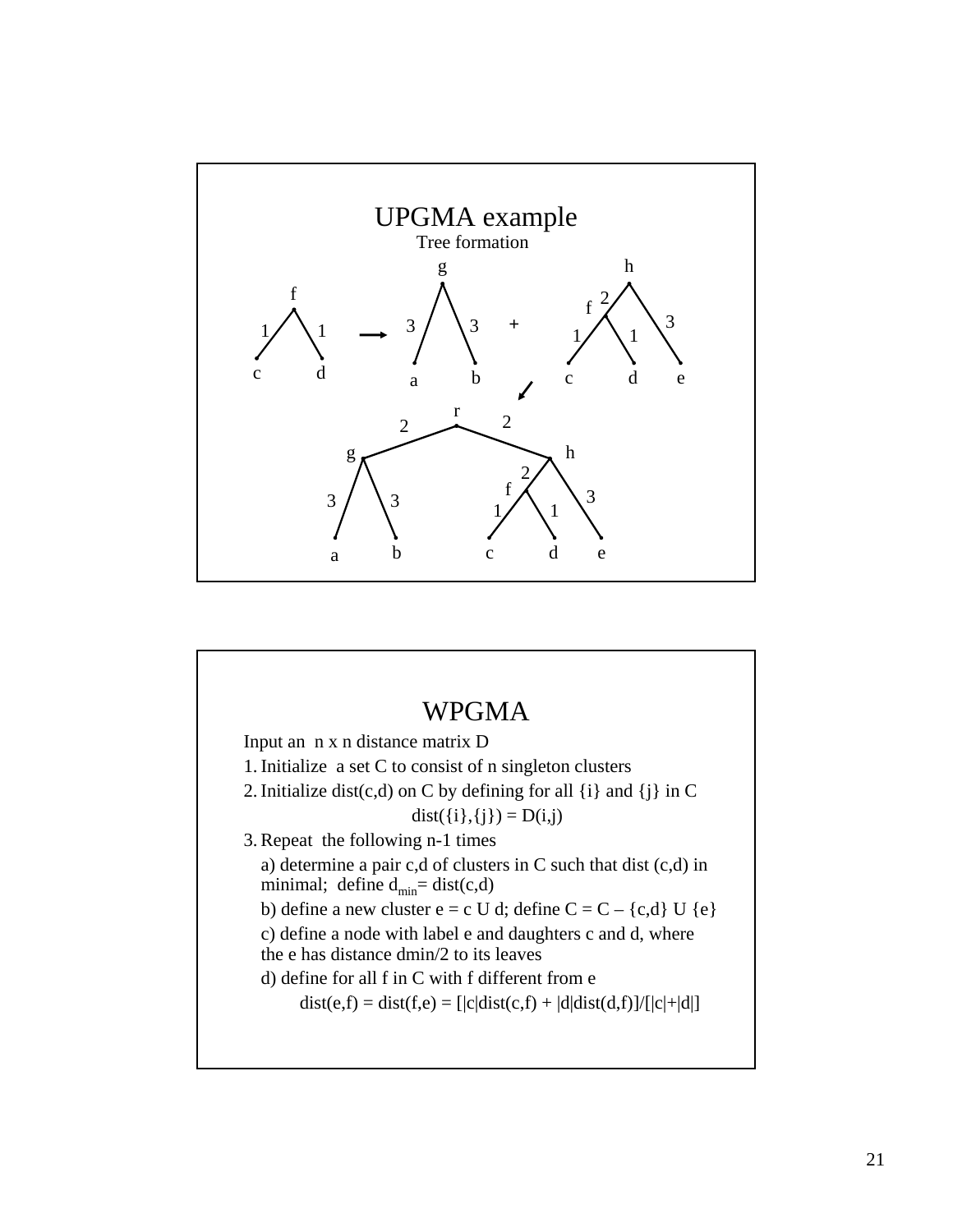

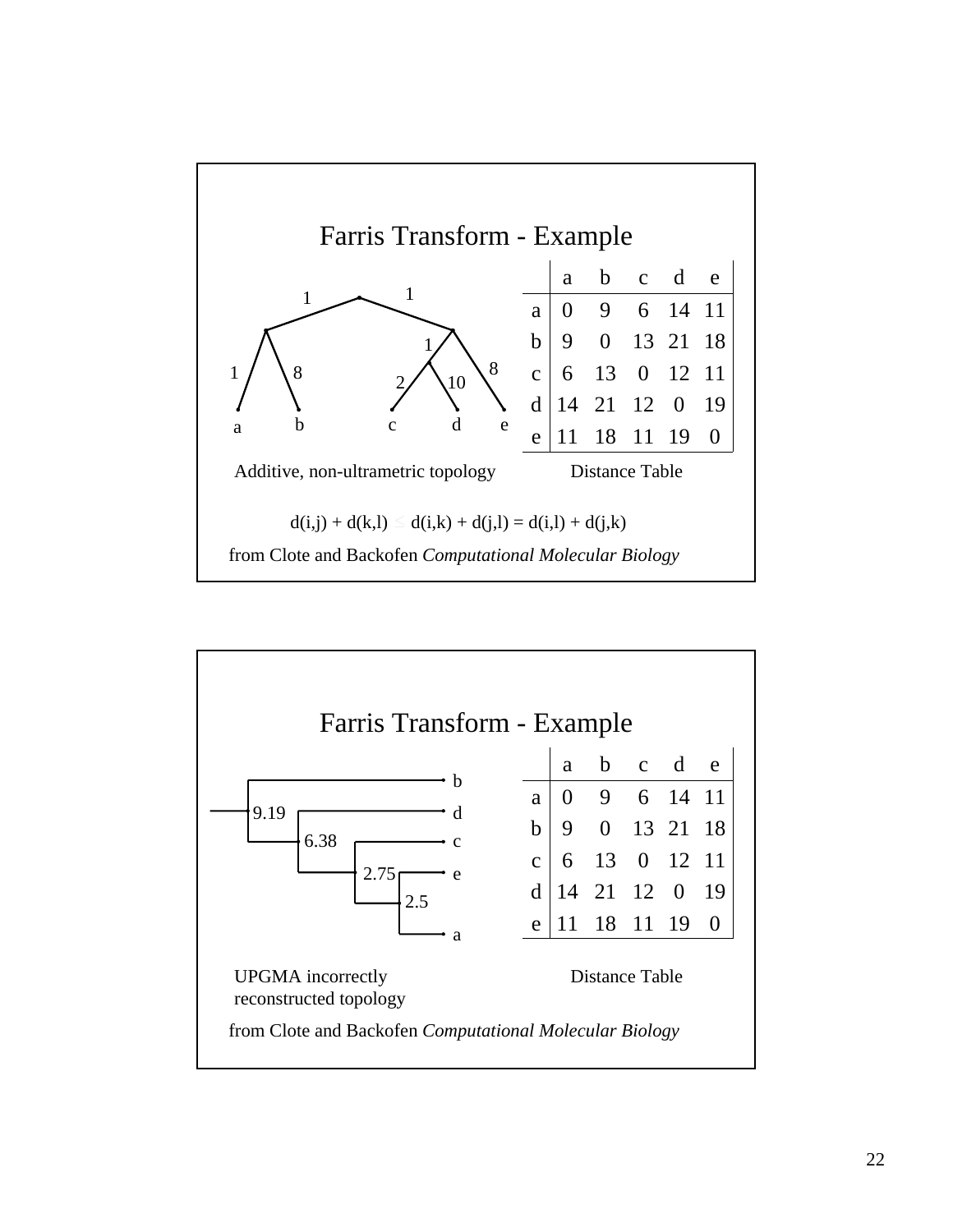# Farris Transform

- Sometimes the data will satisfy an additive metric and not a ultrametric. This will yield a tree with the incorrect topology if UPGMA or WPGMA is used.
- The *Farris Transformed Distance Method* converts the data for an additive, non-ultrametric metric so that it satisfies the ultrametric. Then UPGMA or WPGMA can be used to yield a tree with the correct topology

### Farris Transform

If we have a phylogenetic tree with root r and leaves (taxa) 1,...,n and  $d_{i,j}$  is the distance between two nodes, then we have the transformed distance

You must assume a root r. This can be the leaf that is farthest from all the others. Unfortunately, depending on the root selected the method might not give the right topology.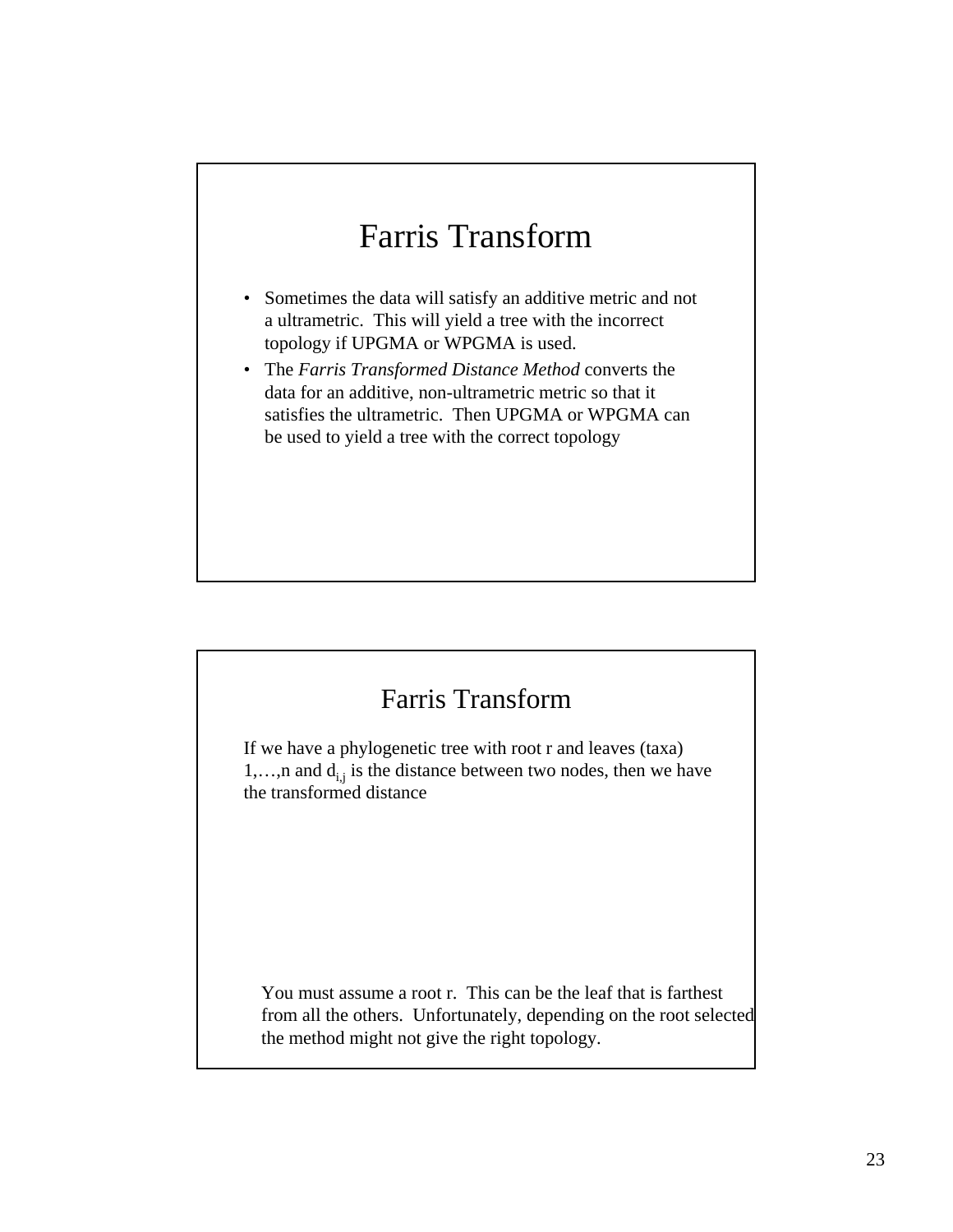

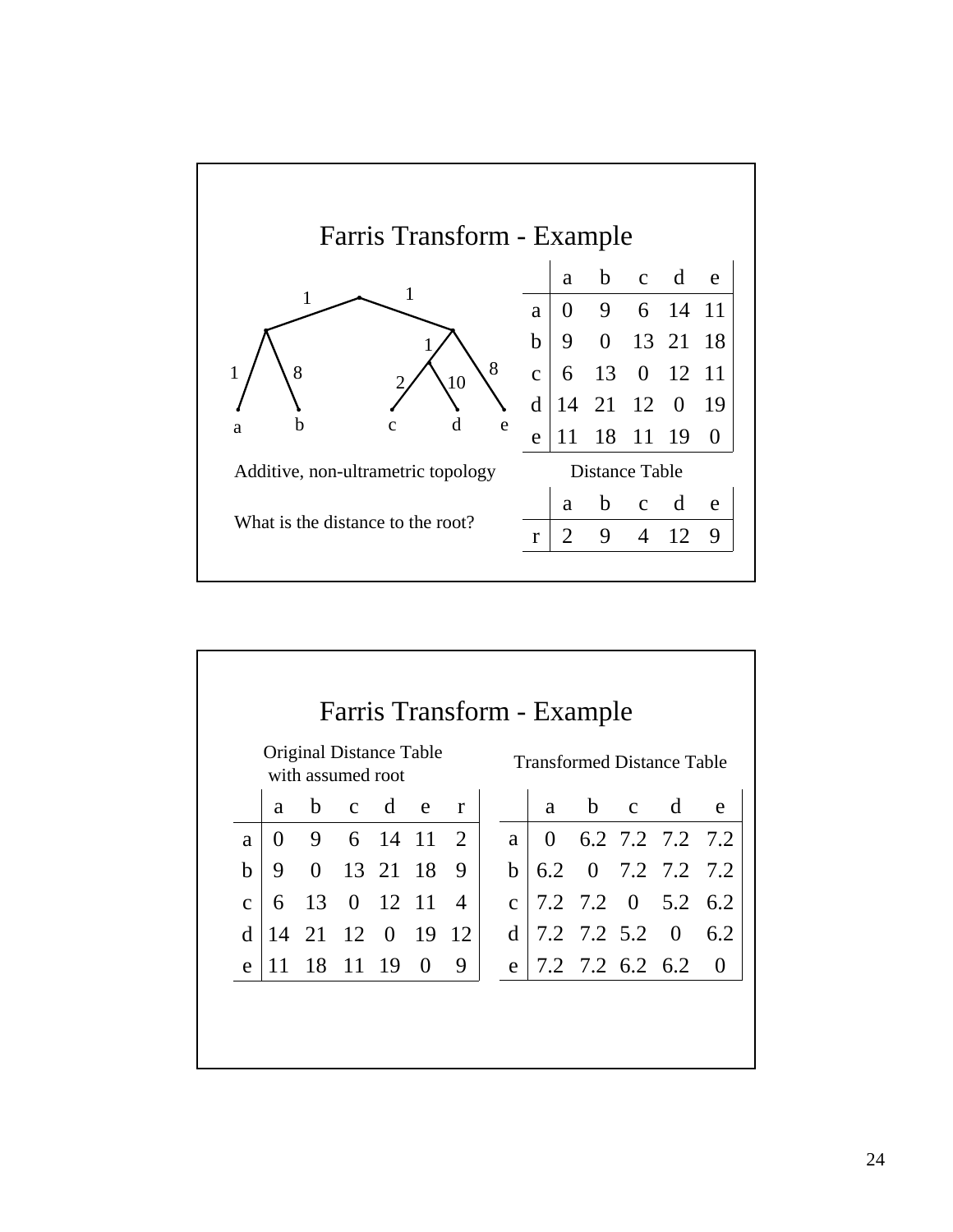

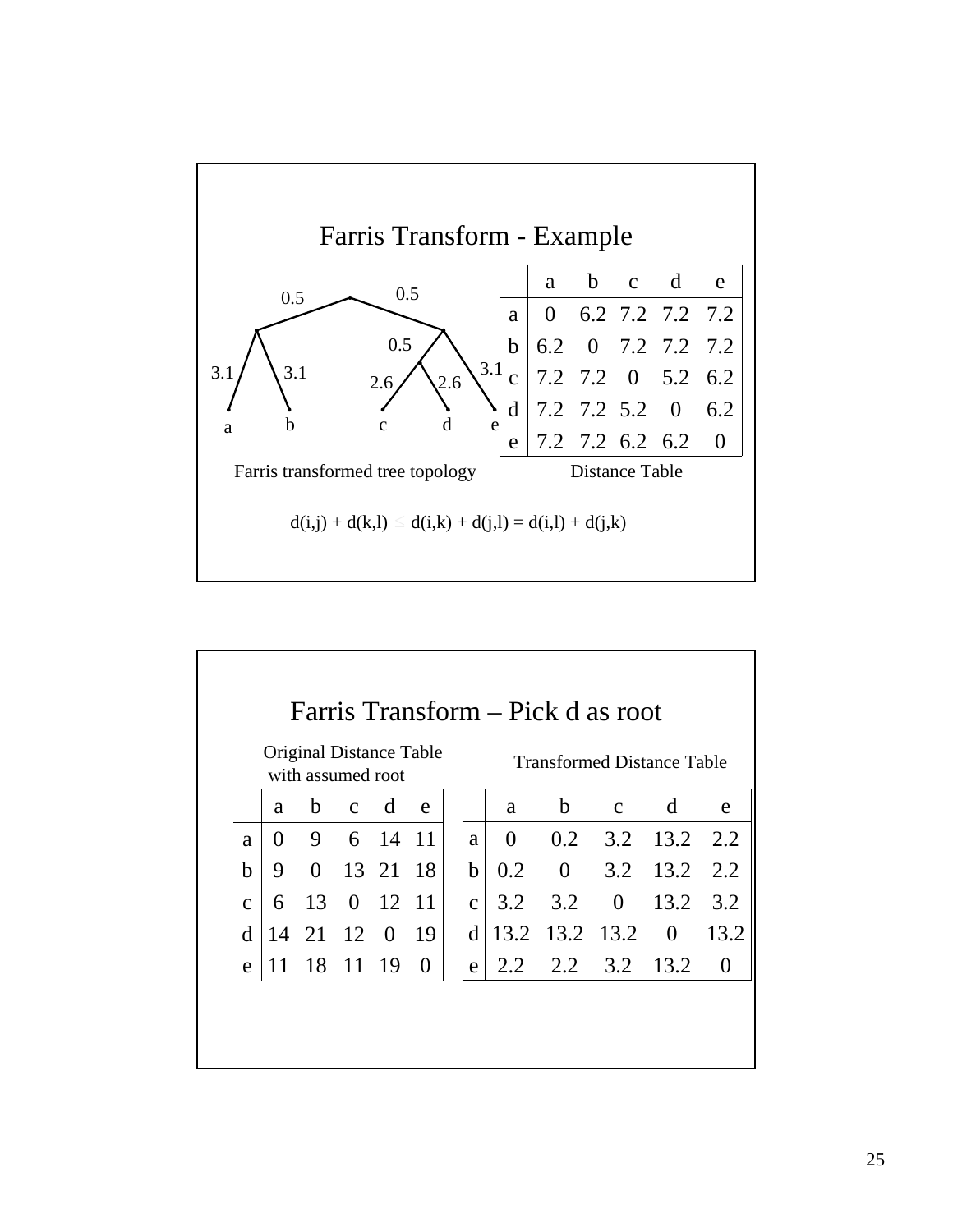

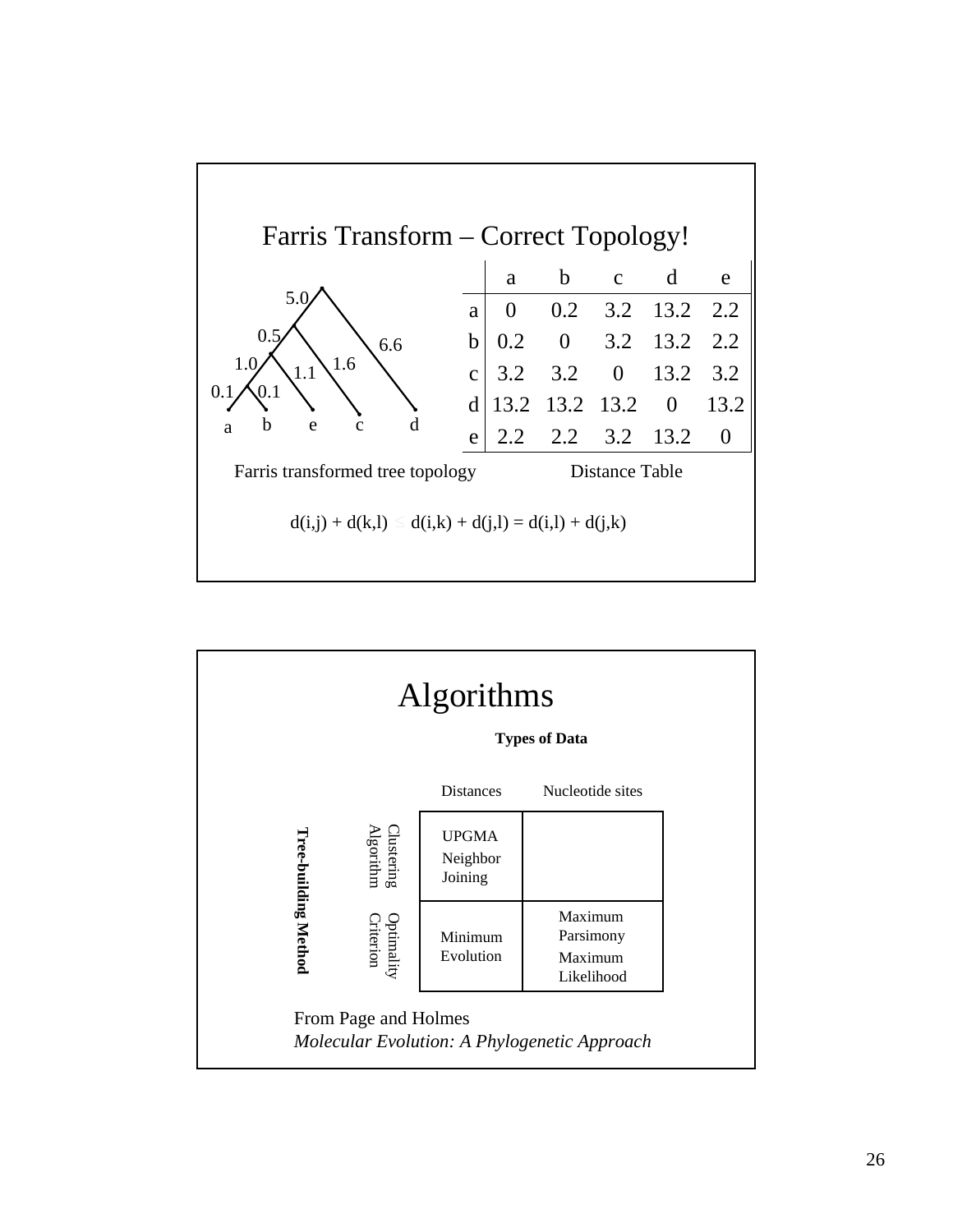

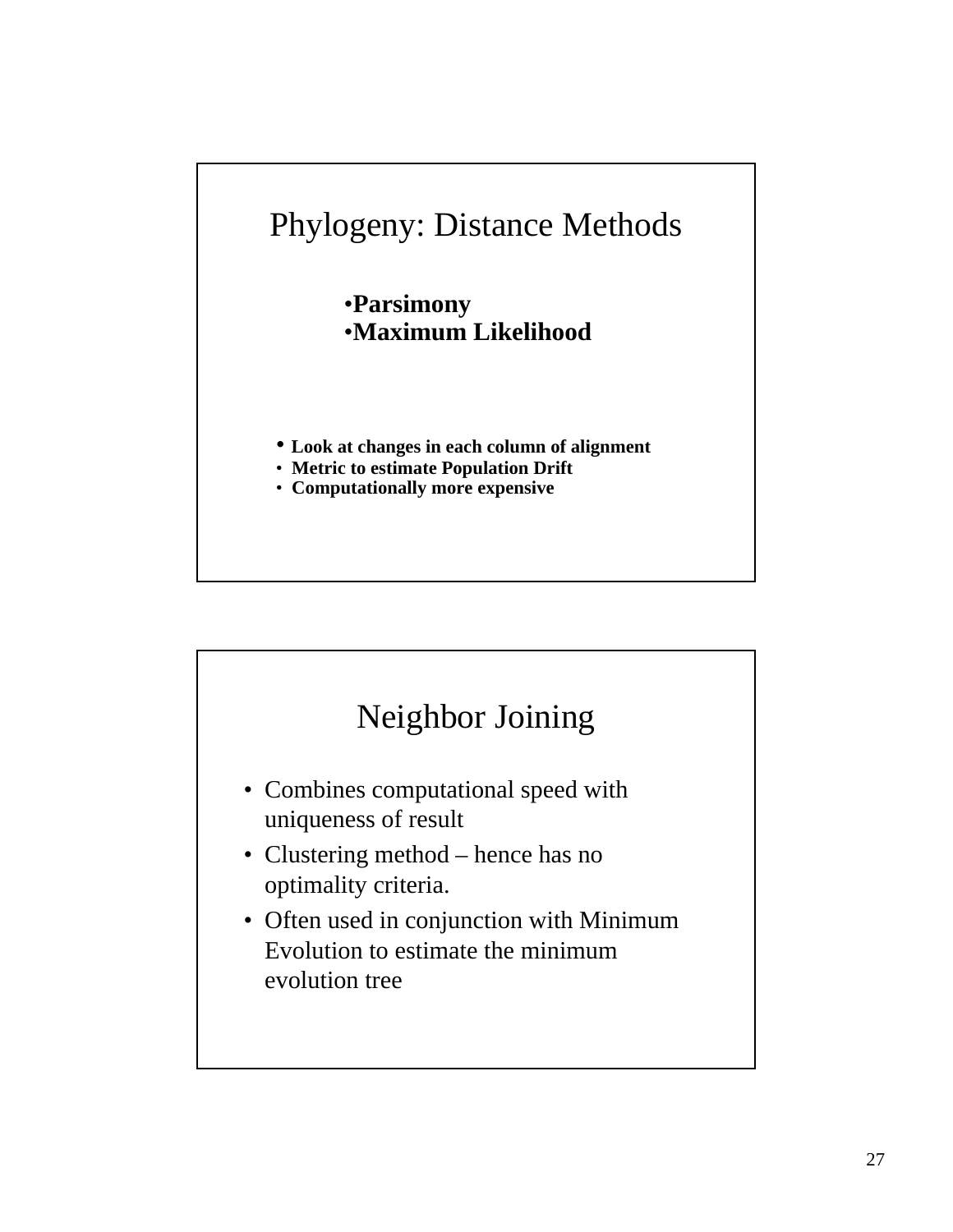## Neighbor Joining and Minimum Evolution

- Compute the Neighbor Joining Tree and see if any local rearrangement produces a shorter tree.
- Not guaranteed to give the minimum evolution tree.



- Related to cluster analysis but removes the assumption of ultrametric data
- Does not assume data comes close to fitting an additive tree (need to use an appropriate model of evolution).
- Keeps track of nodes on tree
- Considers only closest pairs and not all possible pairs in each step of star decomposition.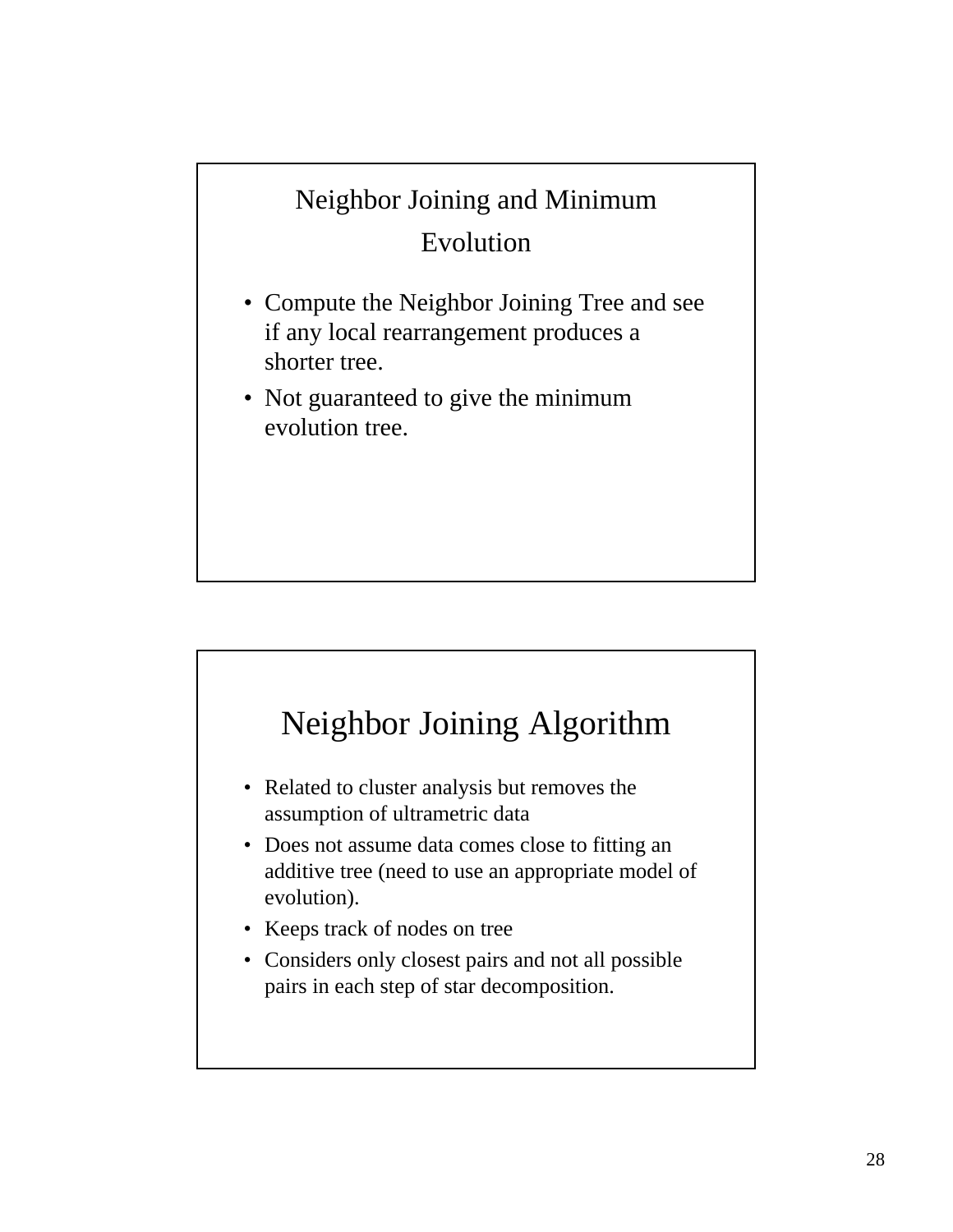

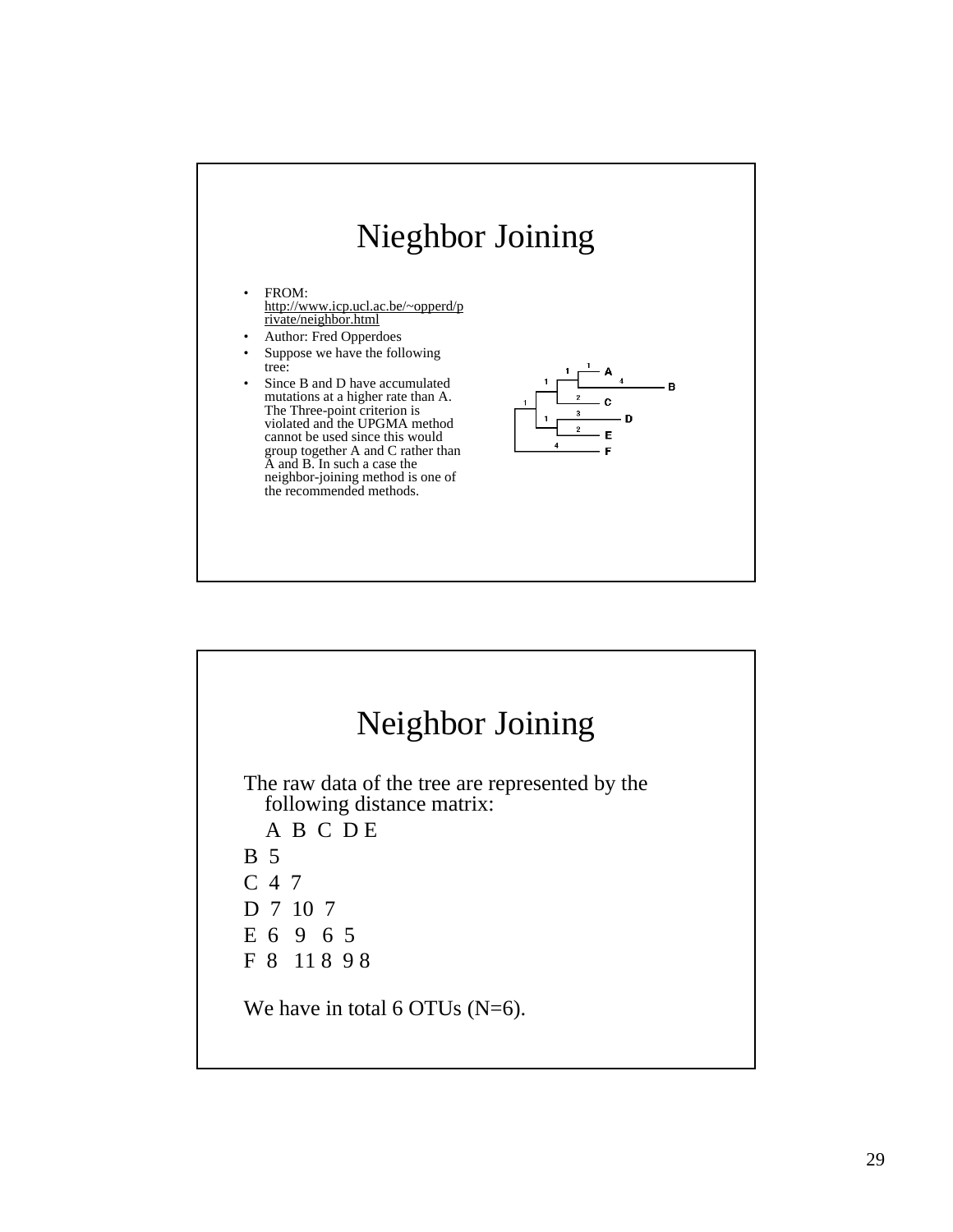# Neighbor Joining

**Step 1**: We calculate the net divergence r (i) for each OTU from all other OTUs

 $r(A) = 5+4+7+6+8=30$  $r(B) = 42$  $r(C) = 32$  $r(D) = 38$  $r(E) = 34$  $r(F) = 44$ 

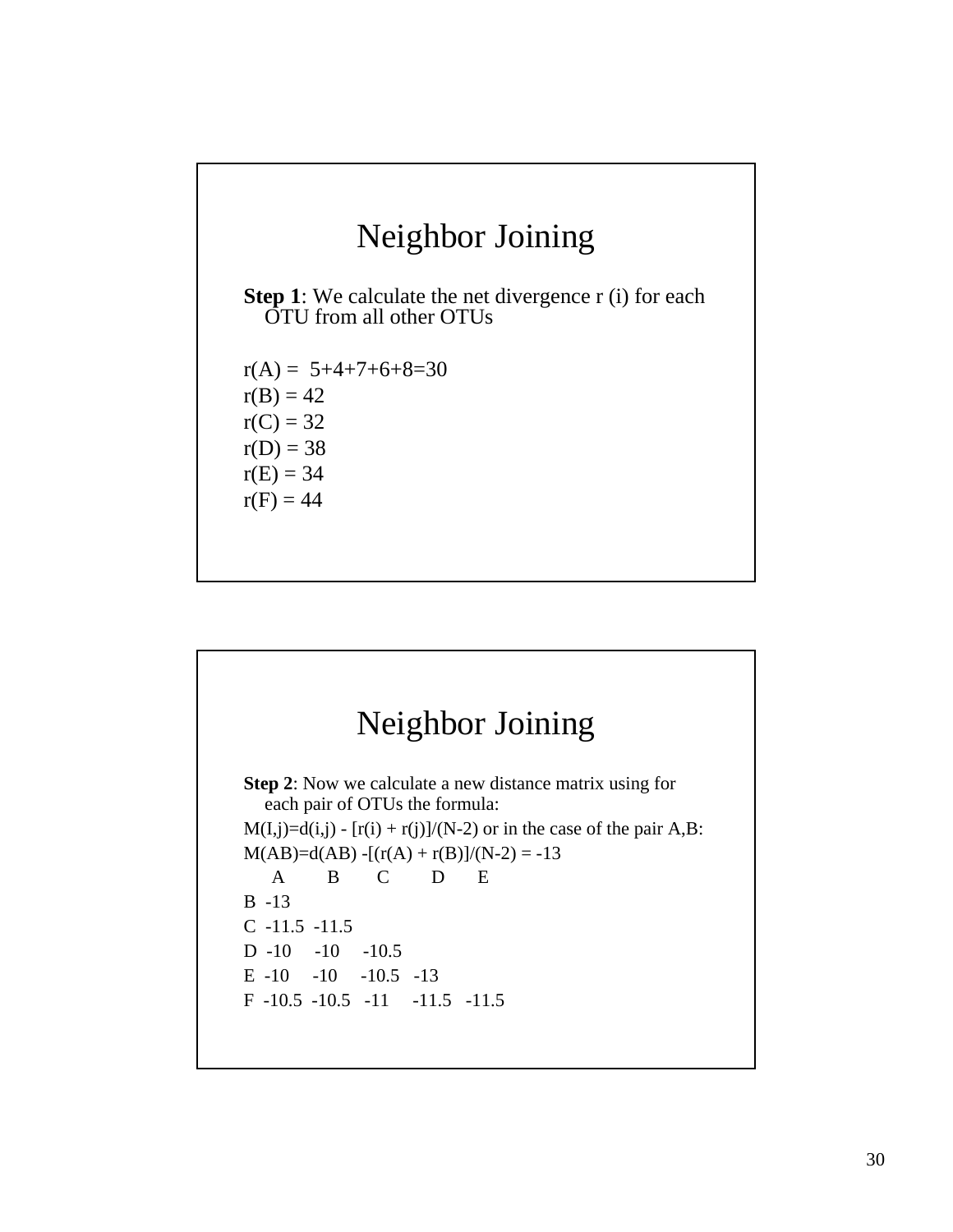

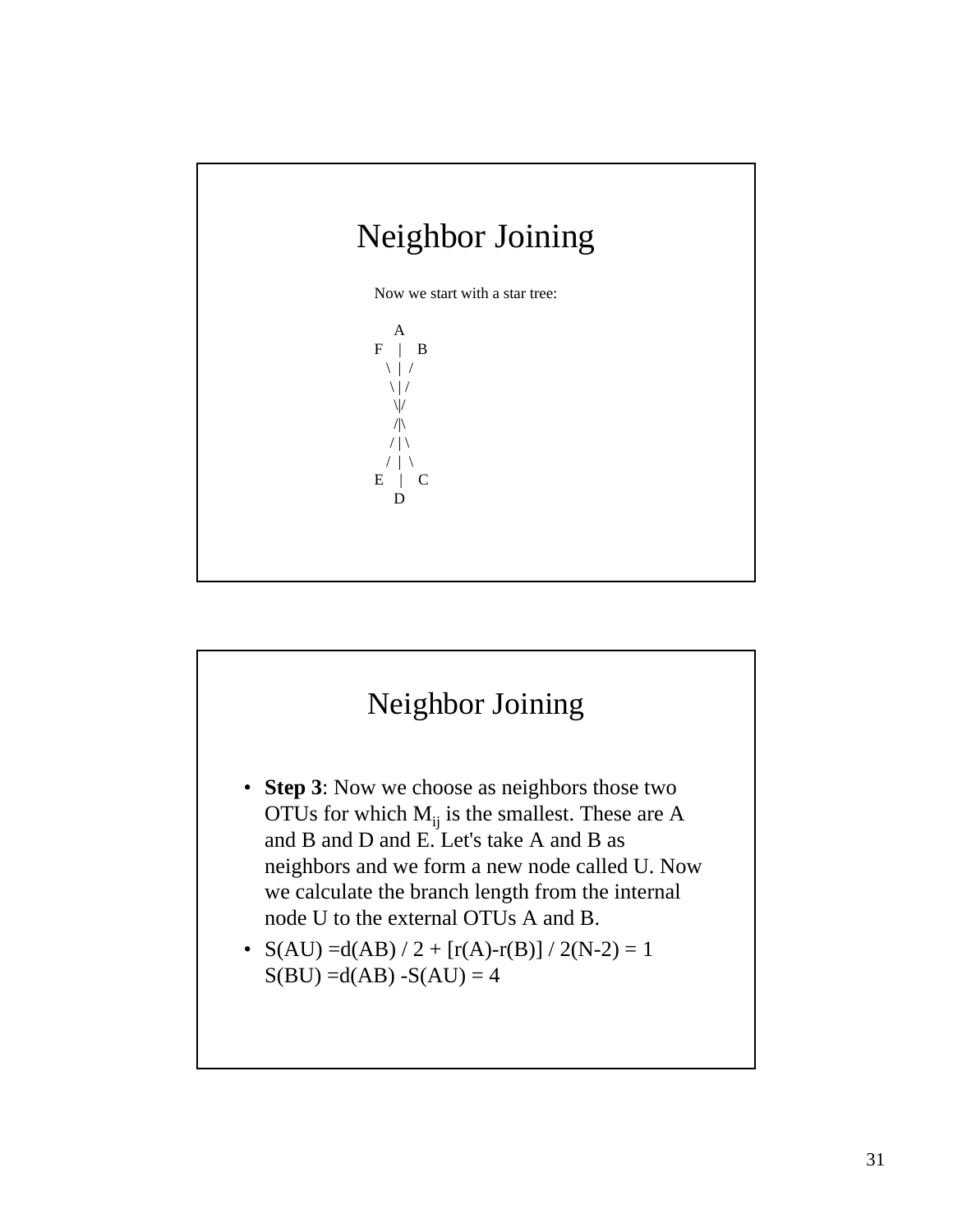

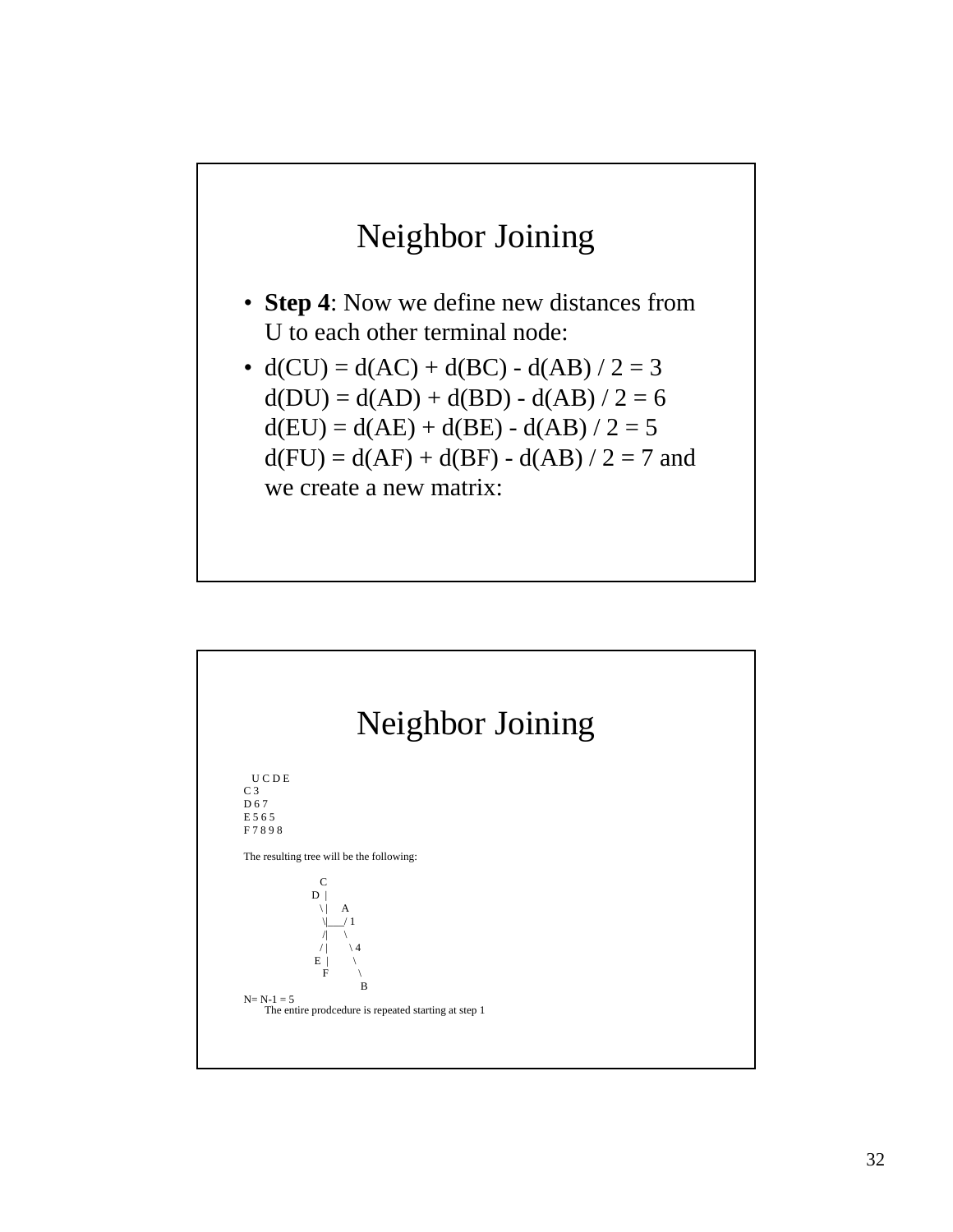## Quartet Puzzling

*Quartet puzzling* is a less computationally expensive method than maximum likelihood to determine the phylogentic tree.

Procedure:

- 1. Compute the  $\left(\frac{1}{4}\right)$  maximum likelihood trees for all possible quartets
- 2. (Quartet Puzzling step) Combine the quartet trees into a ntaxon tree that tries to conform to all the neighbor relations of all the quartet trees.
- 3. Repeat steps 1. and 2. many times and use the majority consensus tree.

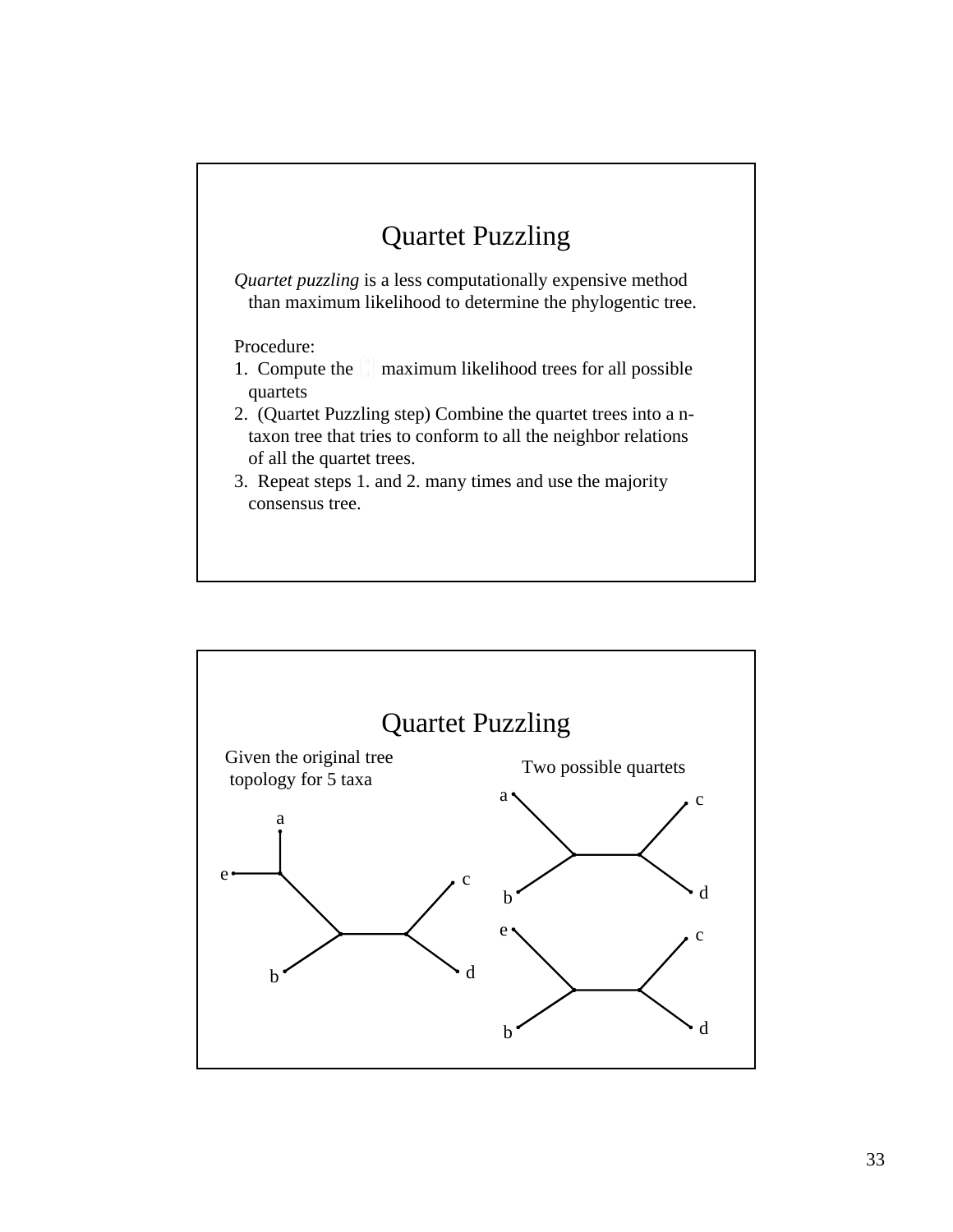

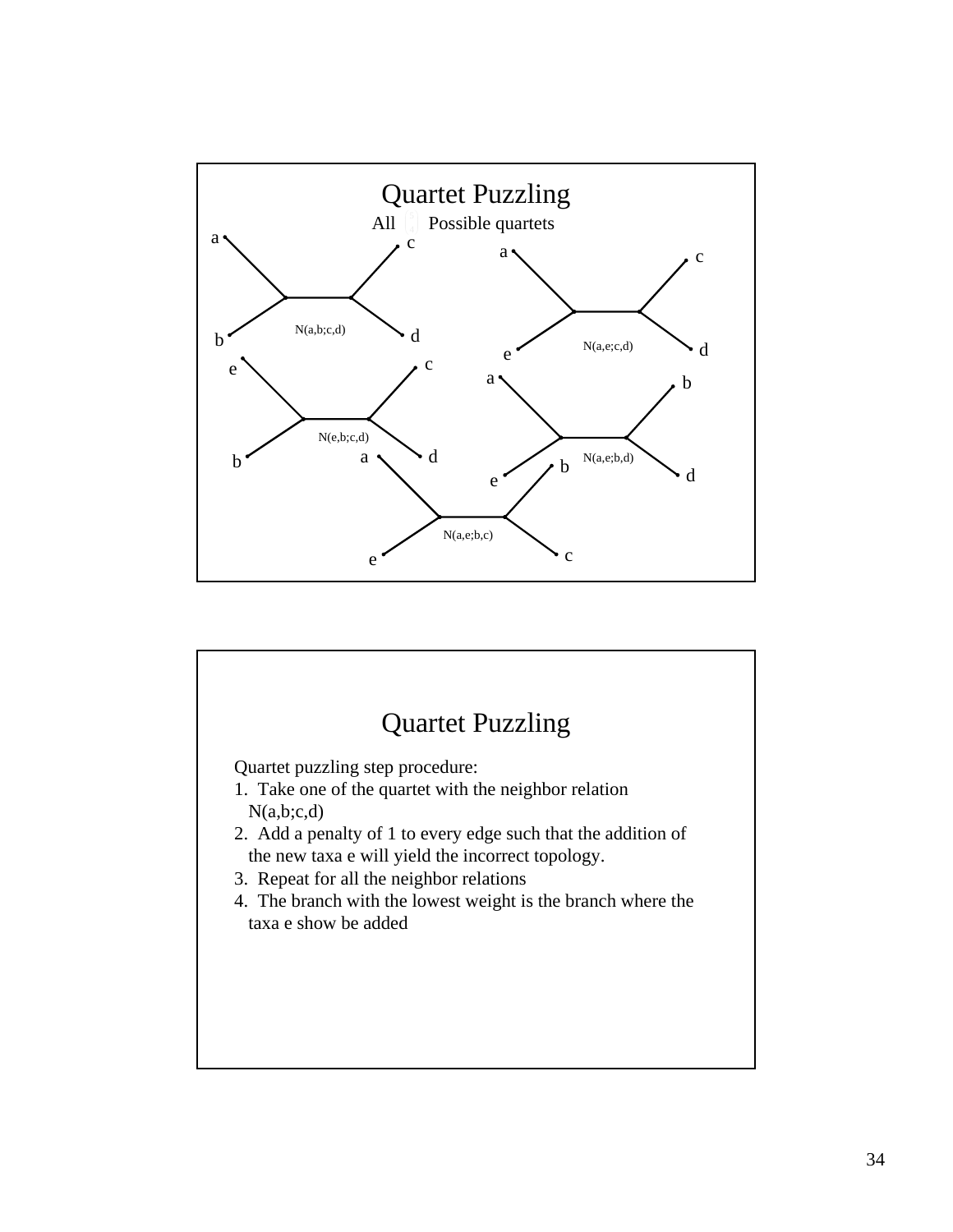

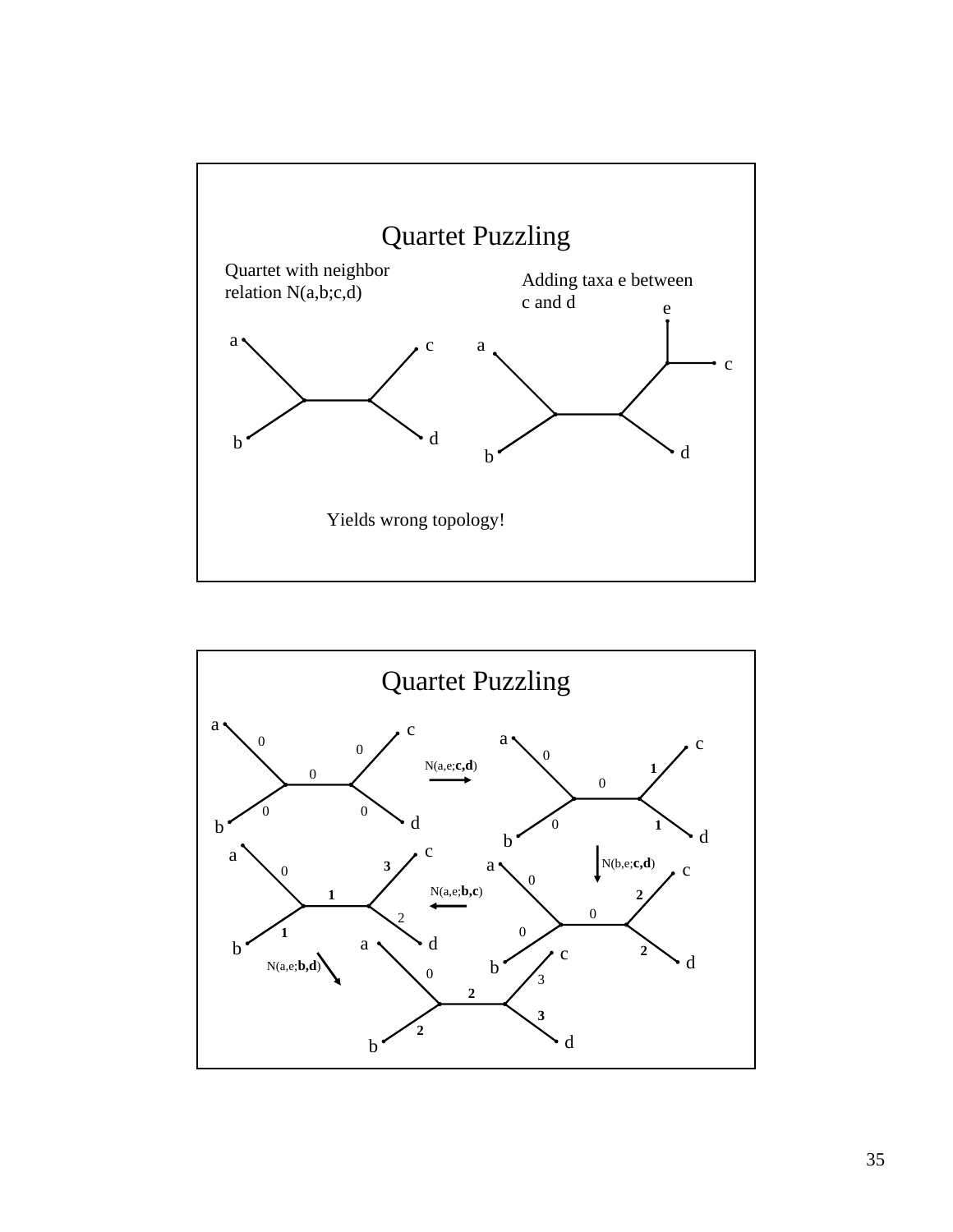### Quartet Puzzling

- Chose one quartet tree.
- Pick the taxa to add
- Use all neighbor relations (other than the one deciding the quartet tree used) to find weights on branches
- Add the taxa to the branch with the lowest penalty.

## Minimum Evolution

- Given an unrooted metric tree for n sequences, there are (2n-3) branches each with branch length e<sub>i</sub>.
- The sum of these branch lengths is the length L of the tree.
- The minimum evolution tree is the tree which minimizes L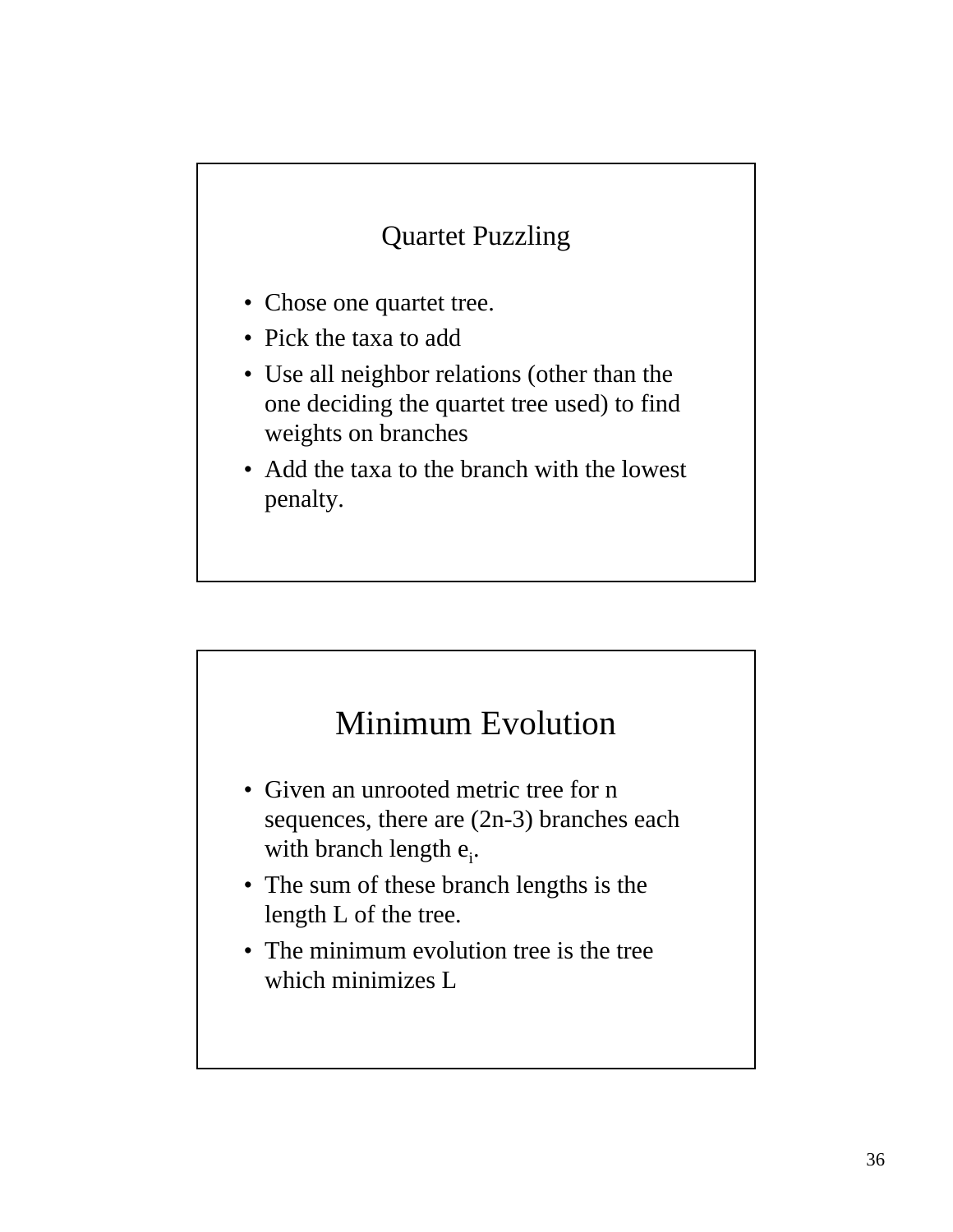# Minimum Evolution

- similar to parsimony
- But length comes from pairwise distances between the sequences (not from fit of nucleotide sites)
- Use linear programming or least squares to find optimal solution.

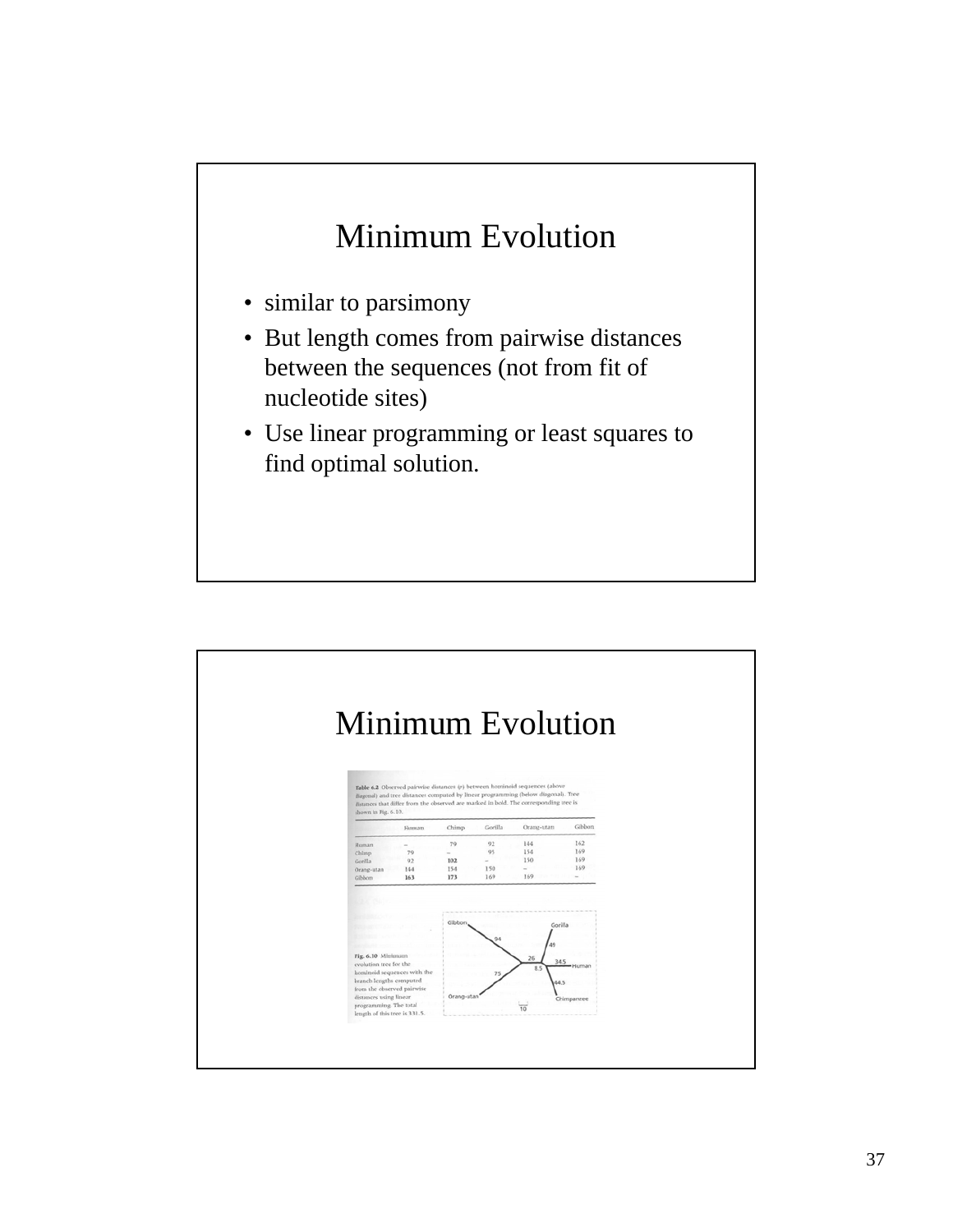

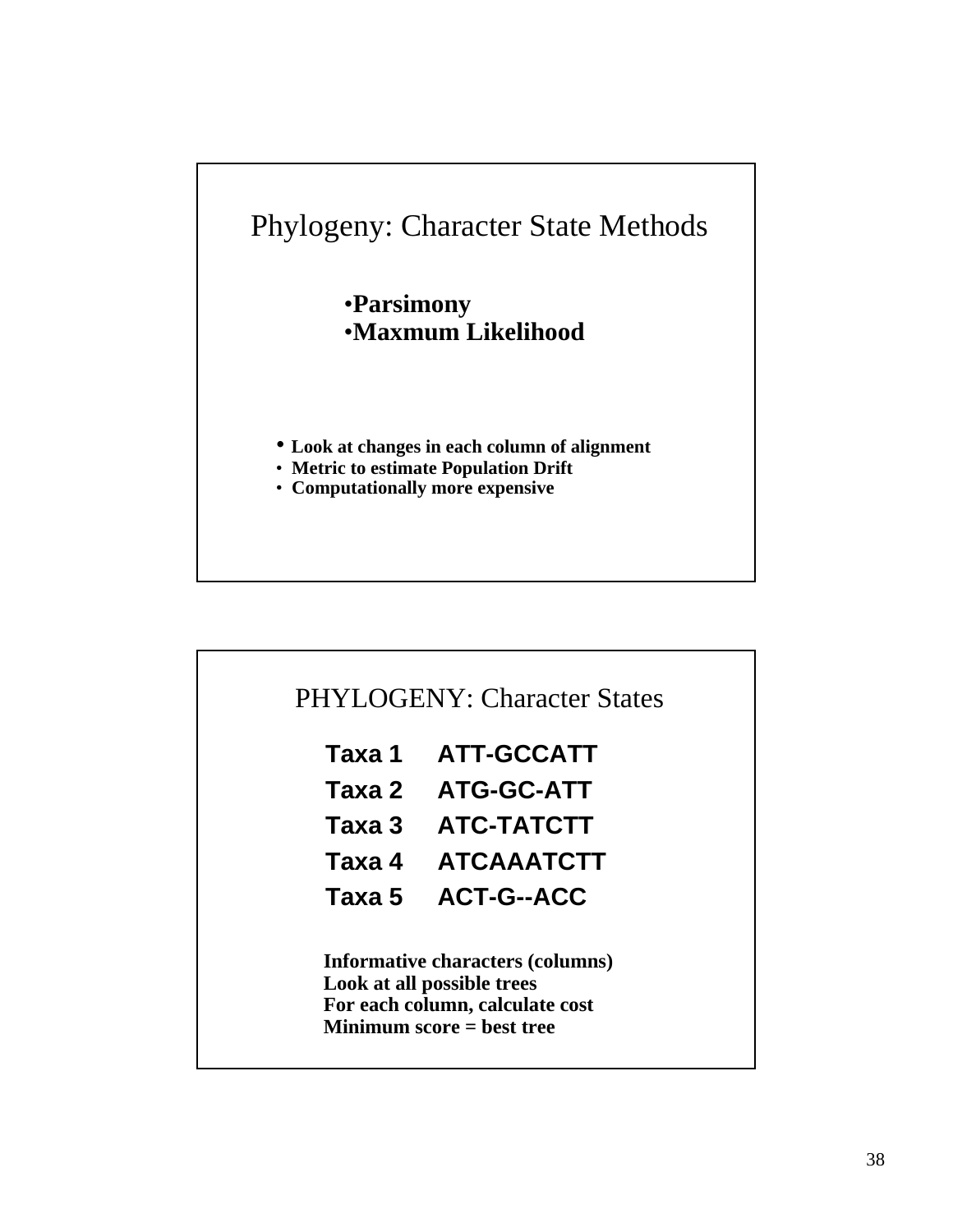

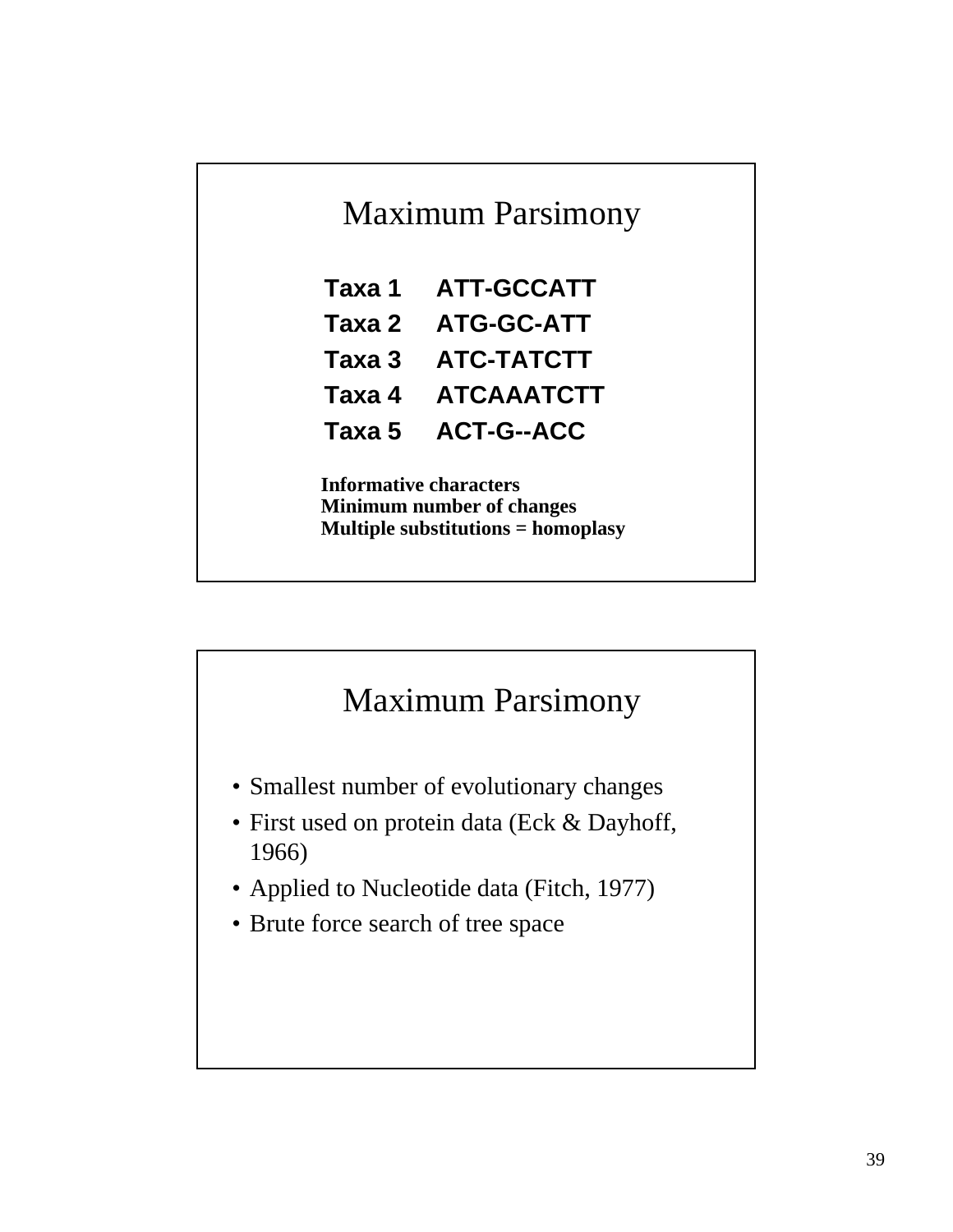

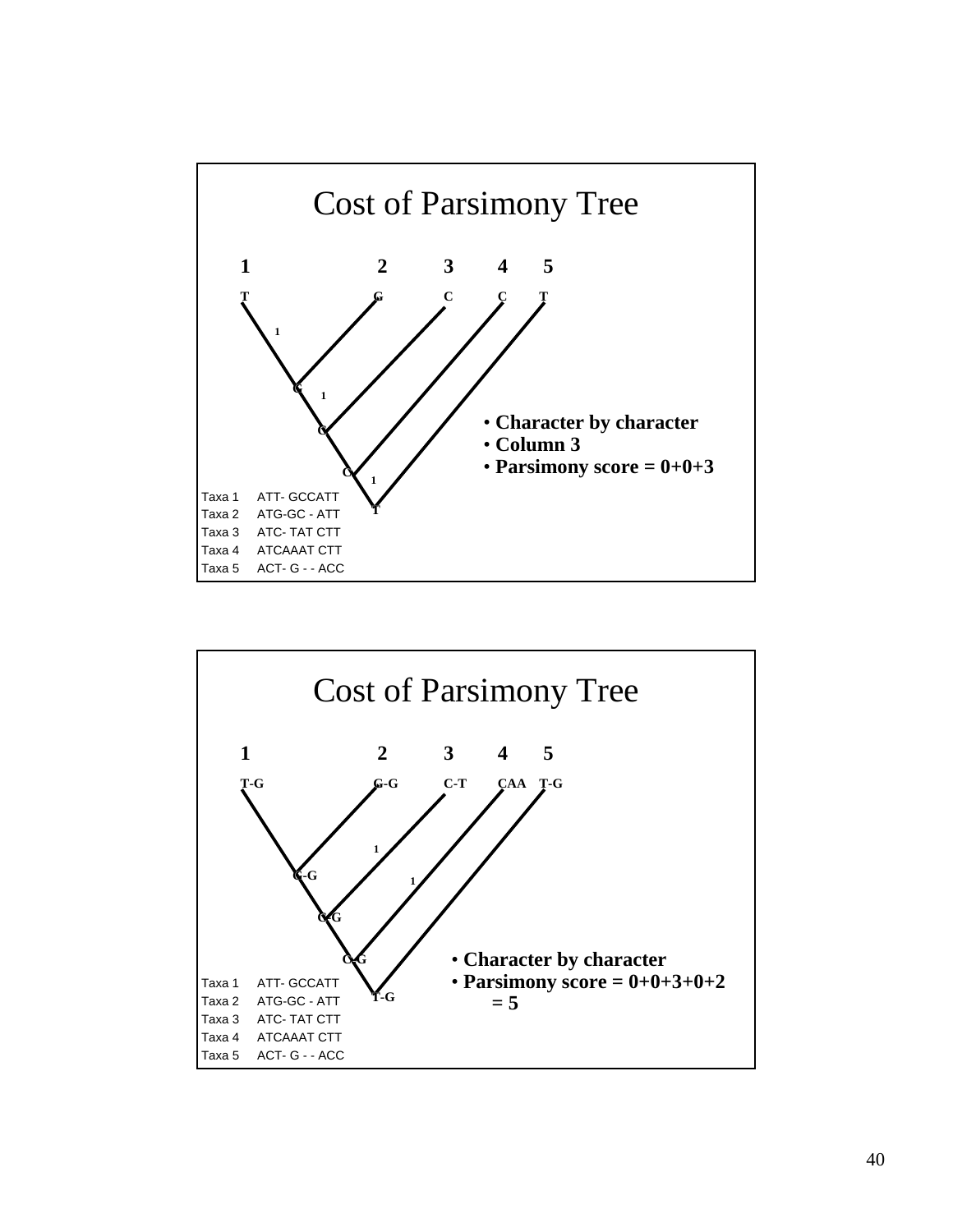

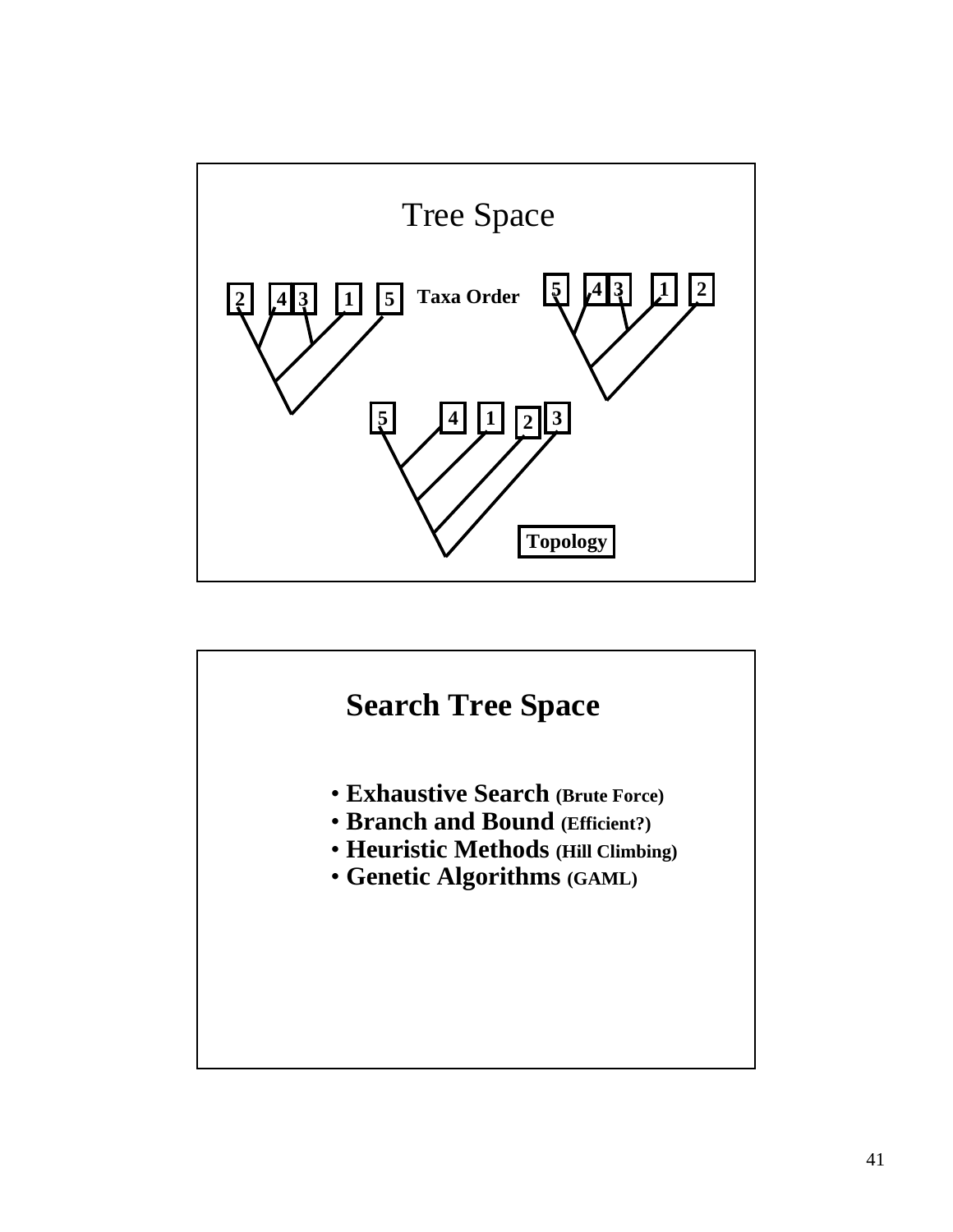### Maximum Likelihood

- Goal: Construct a phylogenetic tree from DNA sequences whose likelihood is a maximum. (Felsenstein 1981)
- Procedure
	- Start with a given topology and use the maximum likelihood method to optimize branch lengths
	- Make local modifications to the topology and re-optimize the branch lengths
	- New taxa are added one by one, optimizing branch lengths and topologies each time
	- Assumes an evolutionary process that is a reversible Markov process
	- Very computationally expensive to use

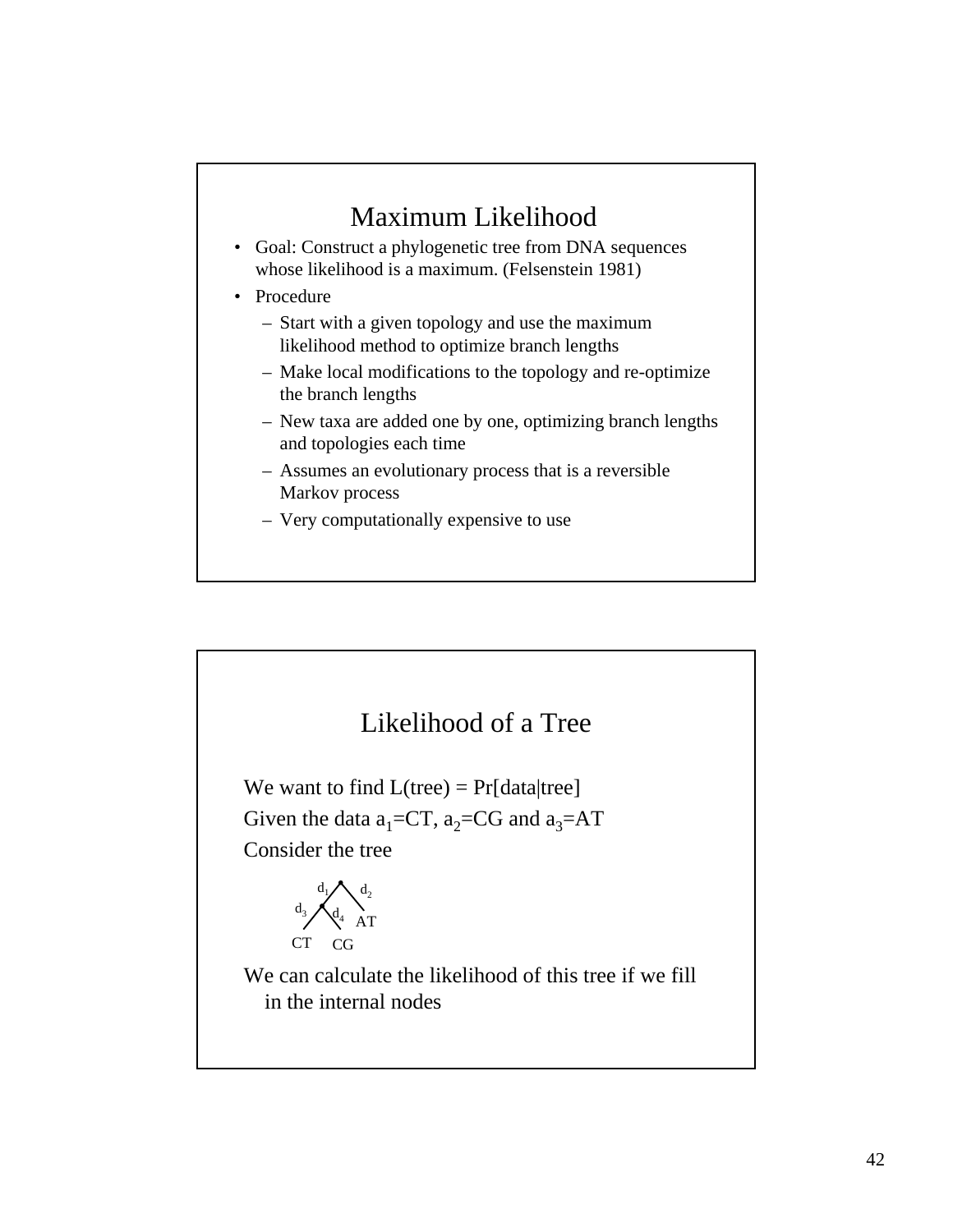

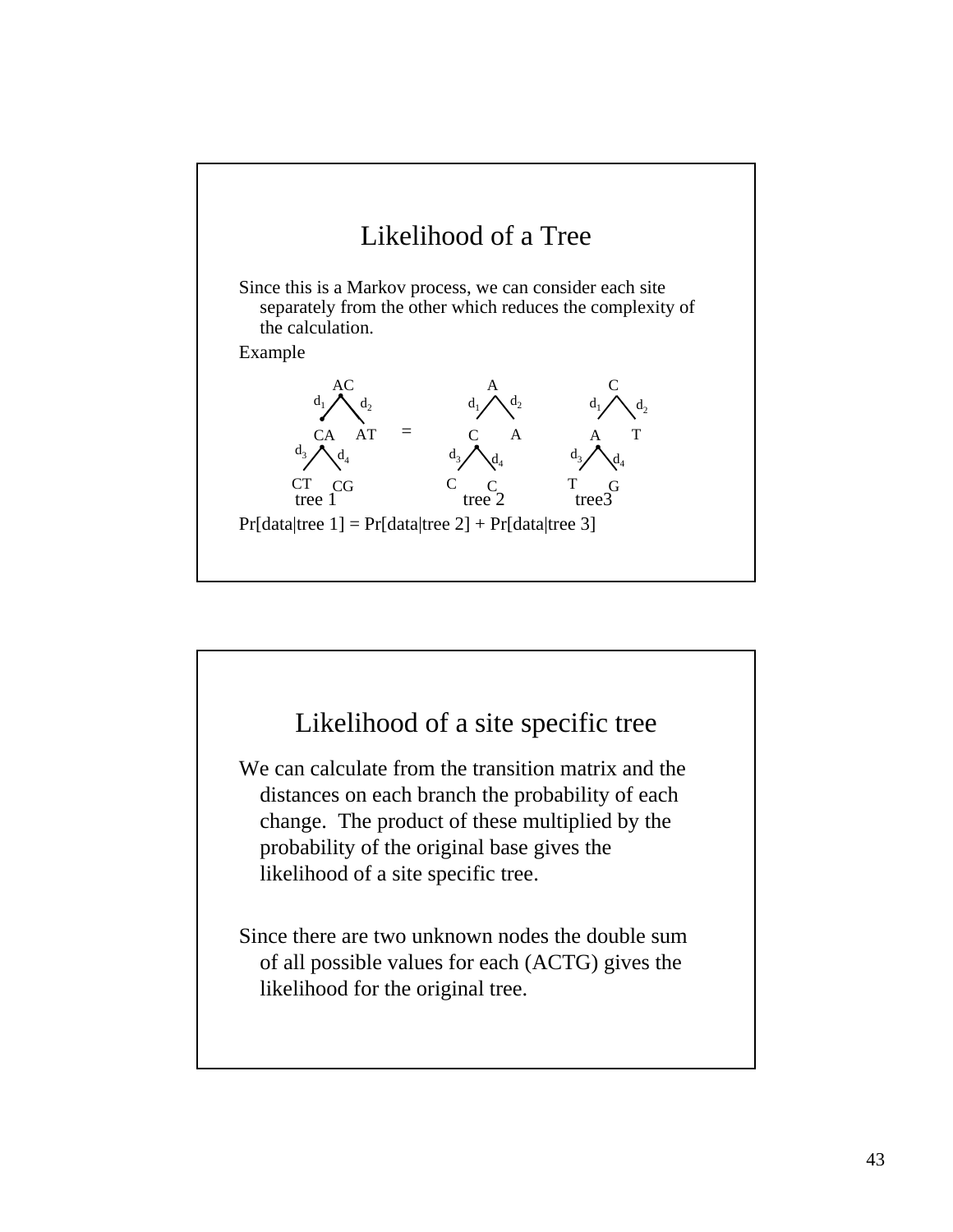

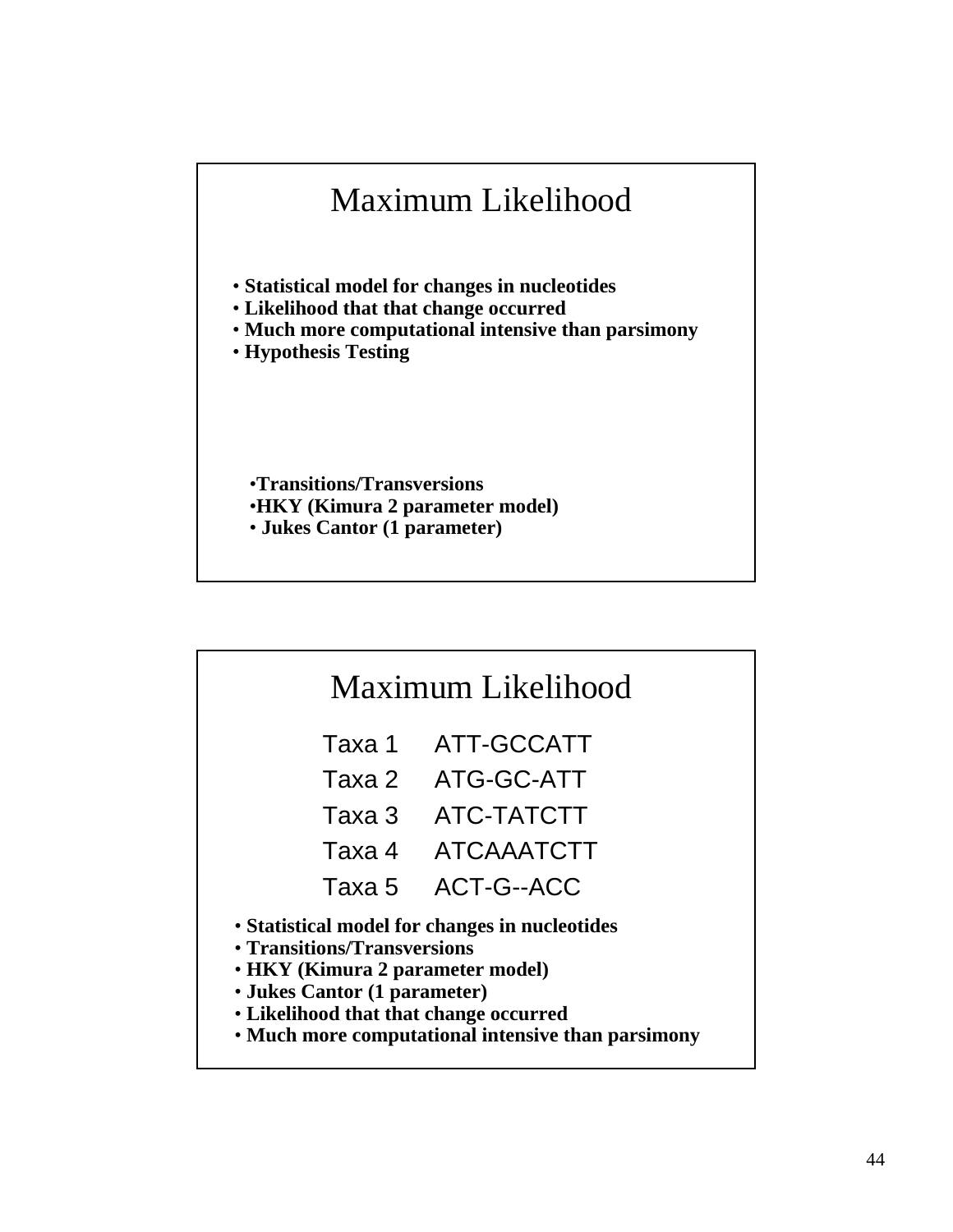